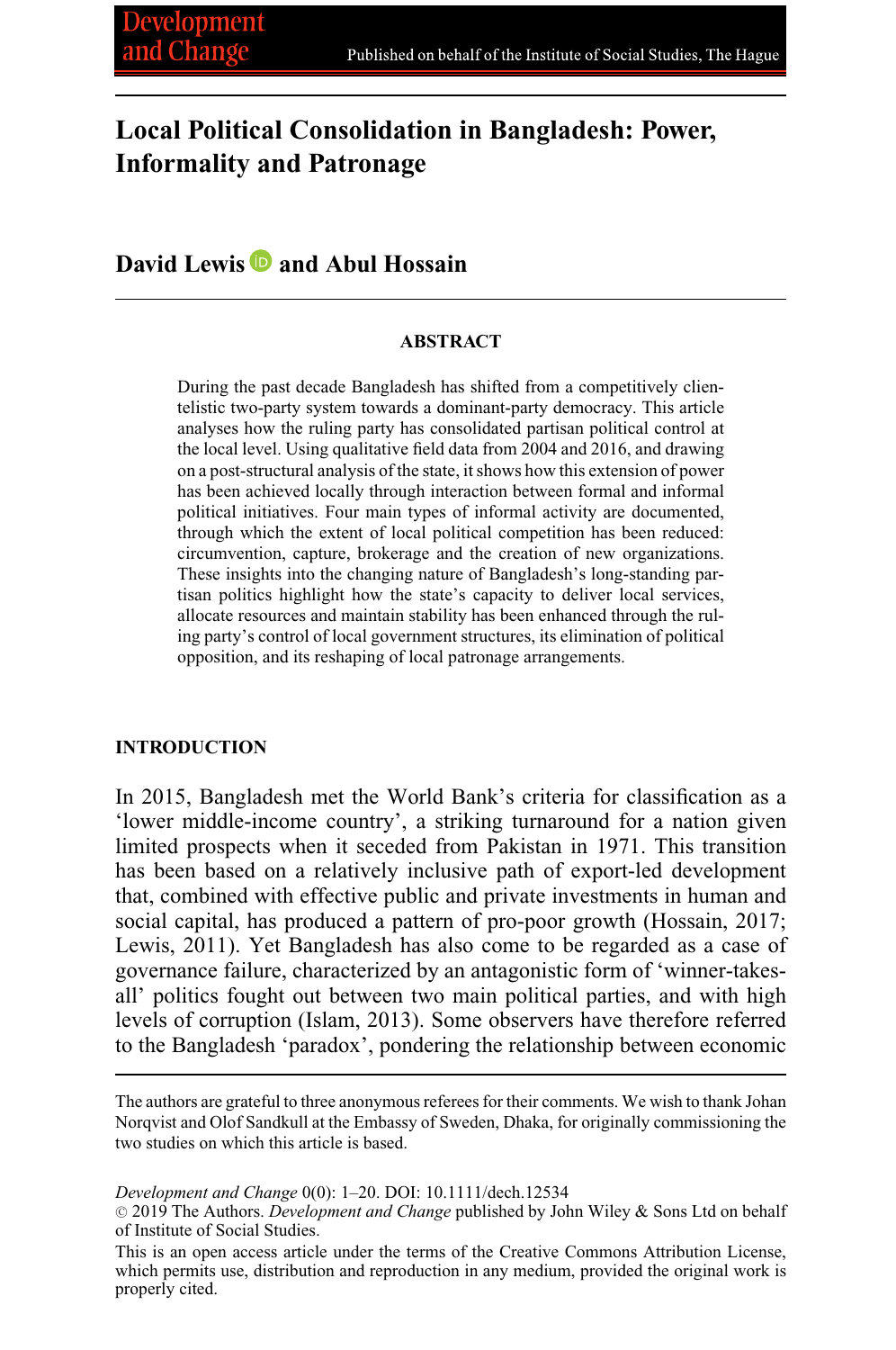growth and social progress on the one hand and political dysfunction and lack of democratic consolidation on the other (e.g. Khondker, 2018).

Anxieties around governance have further increased with a recent shift from a merely dysfunctional form of politics towards a more specifically authoritarian type of single-party democracy. The ruling Awami League (AL) has been in power since 2008, and has sought to consolidate its position as the 'natural' party of government through its management of the economy, by undermining its political opposition, and by extending patronage roots further into local communities. In 2014, the party was returned to power when the main opposition Bangladesh Nationalist Party (BNP) refused to participate in the election. This was the first time that an incumbent government had been re-elected since the restoration of electoral democracy in 1991, signalling a shift from a competitively clientelist two-party system to a dominant-party democracy. This new period of political continuity has not made Bangladesh's politics any less harsh. The AL government has come under increased local and international criticism for its deteriorating human rights record, with reports of forced disappearances, extra-judicial killings, arbitrary arrests of journalists, and the imposition of new legal restrictions on civil society organizations (see, e.g., *The Guardian*, 2017; HRW, 2016). Nevertheless, the political consolidation project has continued and intensified, and the AL secured a third term of government during the national elections that took place in December 2018.

In making its decisive break with the recent past, the AL has disrupted an established elite political settlement that has pertained for the past three decades. This had produced conditions of competitive clientelism between two opposing party blocs driven not primarily by ideological difference but by short-term accumulation goals and intense political antagonism, organized through a patron–client pyramidal structure with the two main political parties at the top (Islam, 2013; Khan, 2013). The effort to move beyond this long-standing pattern of rotating plunder has required a national-level strategy with multiple elements: the successful management of a growing export-led economy (with an average of 6 per cent GDP growth achieved during the past decade); careful and pragmatic alliance building with key religious and military interest groups in order to minimize dissent; the abolition of the distinctive three-month neutral 'caretaker government' system that since 1991 had overseen each election; and the politicized use of the International Crimes Tribunal (set up in 2009 ostensibly to secure justice for crimes committed during the 1971 war) to weaken political opposition.

While the party's strategies have received some analysis at the national level (Riaz, 2016; Zafarullah, 2013), comparatively less attention has been paid to the micro-politics of how this consolidation has been achieved locally in rural areas. By consolidation, we refer primarily to the AL's success in obtaining and maintaining control of state resources. This has taken place against a backdrop of continuing efforts to build a more accountable and inclusive local government system through reforms to sub-district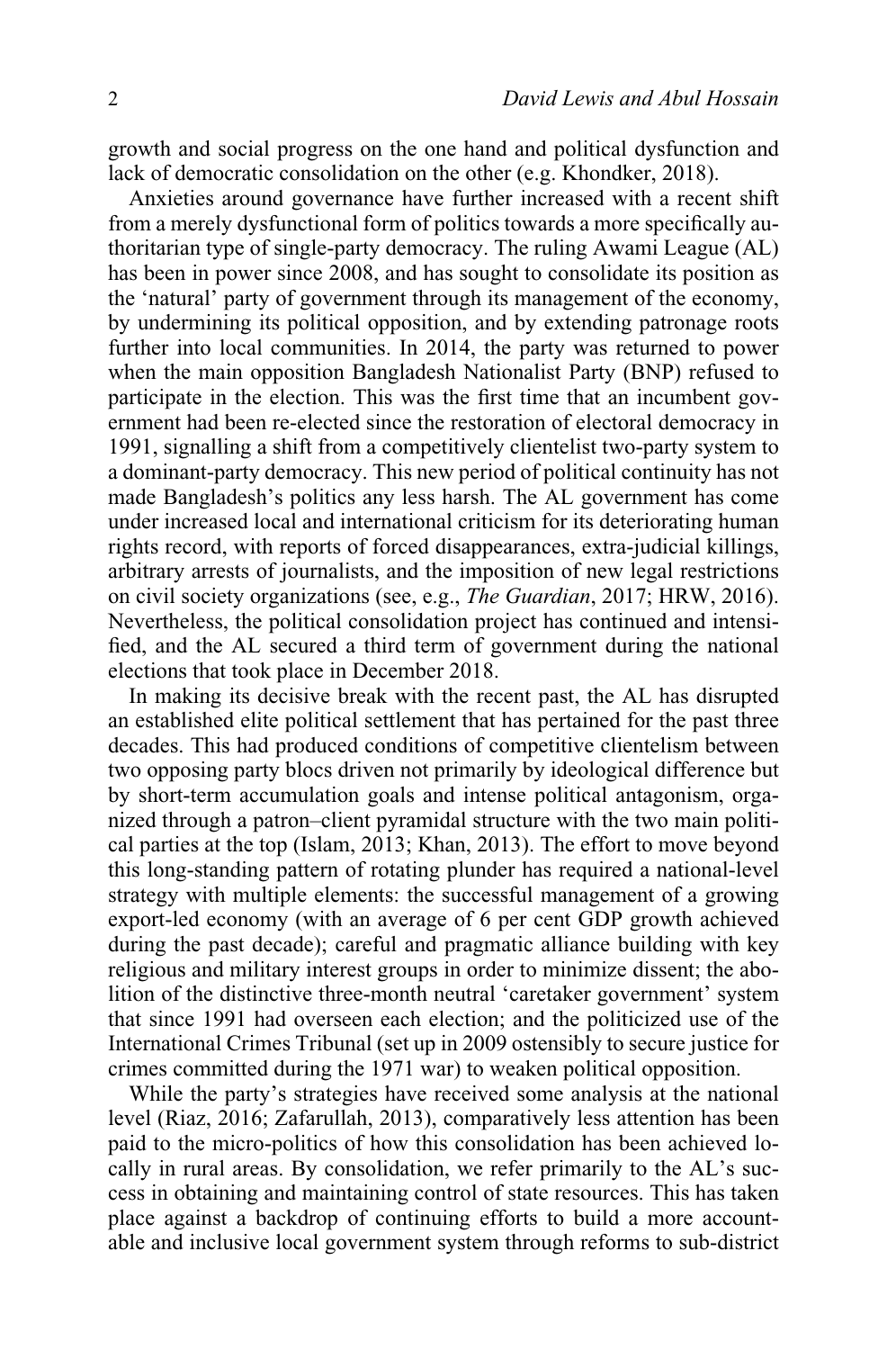and community-level administrative institutions (Chowdhury and Panday, 2018). In what follows we identify and analyse changing political practices through which the AL has extended its power, including increased politicization of local administrative roles, the reduction of independent civil society space, the reshaping of patron–client relations, and the emergence of new forms of party-affiliated brokerage. We examine the ways that such strategies have been enacted locally, with efforts to work both through and around organizations and institutions, as the AL has attempted to strengthen its influence within community-level processes. In particular, the analysis highlights the changing interplay between formal and informal political initiatives.

The article draws on two sets of qualitative data from three local communities of Greater Faridpur district in south central Bangladesh, collected during 2004 and 2016 as part of a study of community-level power and politics.<sup>1</sup> That the two fieldwork periods were just over a decade apart makes it possible for us to analyse trajectories of change in these communities. The studies were based on interviews with community leaders, local officials and civil society activists, and structured focus group discussions with local people disaggregated by poor and non-poor villagers, and by gender. Three contrasting fieldwork locations in Greater Faridpur were chosen for the original study to reflect differences in infrastructure and connectivity, with one well-connected, one peri-urban, and one remote village community (Lewis and Hossain, 2008). For the follow-up study we returned to the three locations, using the same data collection approach. Fieldwork was mainly carried out during the months prior to the 2016 Union *Parishad* (UP) elections.2 This provided an opportunity to examine how the three UP Chairs in our study sites (local leaders nominally affiliated to the opposition BNP) were faring in the face of AL efforts to consolidate local power. The earlier study had reported a form of local politics primarily rooted in competition between patrons and only weakly linked to the interests of national political parties. By the time of our return, these local leaders had become increasingly marginalized by the extending power of the ruling party. Each was now struggling to maintain his authority in the face of efforts by local AL party activists, in conjunction with the local Member of Parliament (MP), to establish greater control of local institutions, connect with local constituents, and ensure that the party would be successful in the local elections.

We analyse these data using a post-structural approach to state formation (Lund, 2006, 2016). Changing forms of local political practice have enabled the AL and its supporters to consolidate local power by reshaping interactions between local government and civil society. We find that during the period under study the AL has gradually concentrated its control over state

<sup>1.</sup> Both the original study and its follow-up were commissioned by the Embassy of Sweden, Dhaka.

<sup>2.</sup> The Union Parishad, or council, is the smallest rural administrative and local government unit in Bangladesh. A more detailed description is provided below.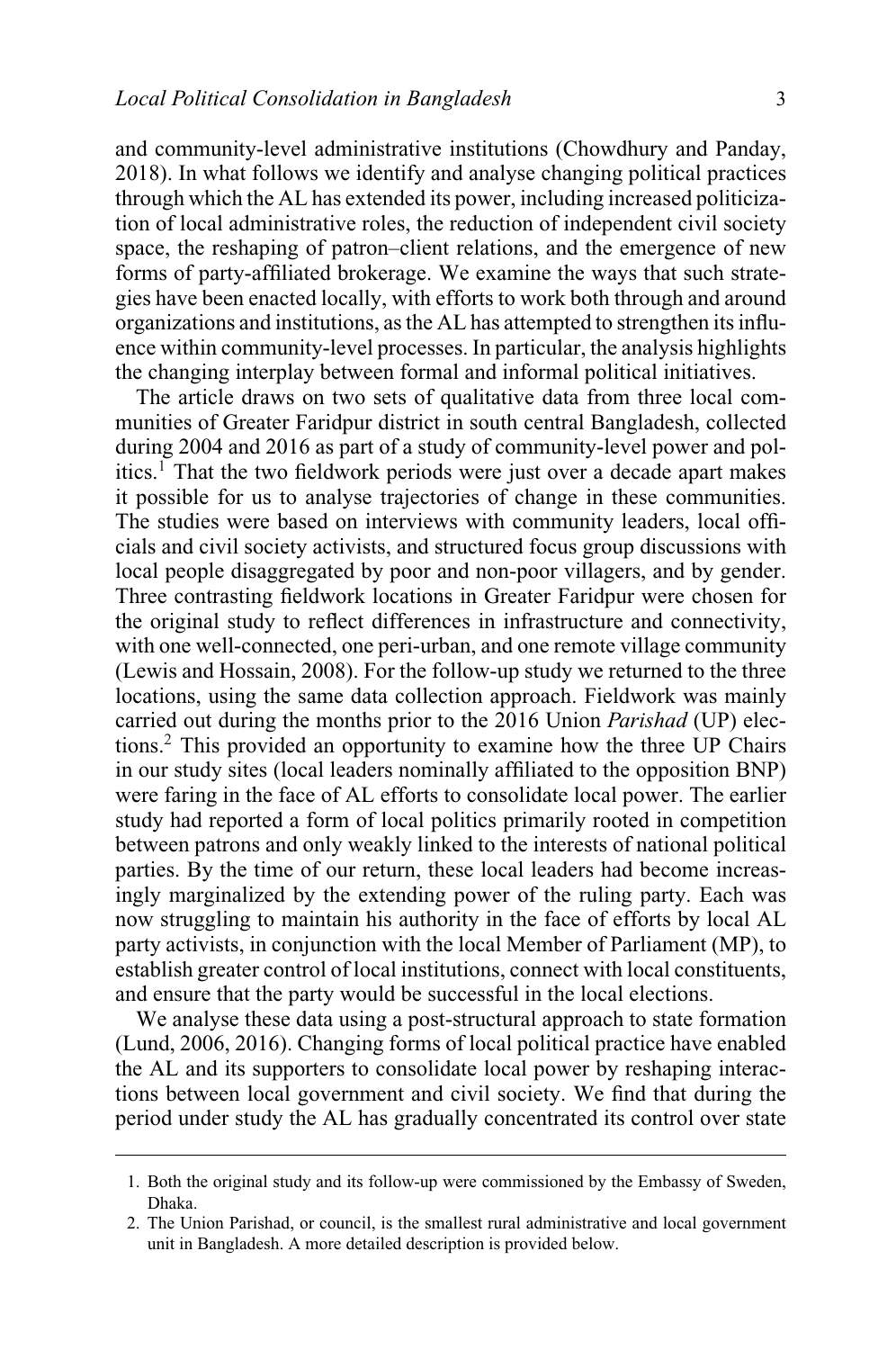resources in these areas as a result of its growing use of informal connections between party and state networks. The result is a reduced level of local political competition and the achievement of electoral dominance by the AL. The effects of this strategy have not only disempowered the political opposition, but also strengthened the capacities of local patrons — in both formal and informal positions of power — to better meet the needs of their clients and thereby secure political support. In developing our analysis, we therefore draw upon, and reframe, recent conceptualizations of informality and patronage. In describing and analysing these trends, the article aims to make a contribution to the literature on the informal dimensions of political processes. A key strength of the approach is that the re-study offers a rare opportunity to trace how informal political practices have changed over time.

The argument in the article is developed as follows. First, we discuss changing local power relations in Bangladesh in the context of local government institutions and ongoing processes of decentralization. Second, we analyse changing local political practice in terms of the shifting interaction of formal and informal initiatives, with a selective critical discussion of literature on informality and patronage. The third section draws on this to present and analyse our empirical data. We identify four main ways through which this shift is being enacted locally through strategies of circumvention, capture, brokerage and the creation of new organizations. Each of these four dimensions of political consolidation is then briefly illustrated using empirical vignettes.

# **LOCAL POWER, INFORMALITY AND PATRONAGE IN BANGLADESH**

The formal administration of local government in rural areas is organized around a system of elected Union Parishads or councils, that form the lower tier of the country's administrative system, with each one normally serving a total of nine villages. These are part of a long history of efforts by central authorities to establish control in rural areas, going back both to the British colonial period, and to three military governments that took control of the country during the 1970s and 1980s. The UP was originally established by the colonial authorities in 1870 with appointed rather than elected membership for the purpose of local control, tax collection and improving local roads. From 1983 onwards, UPs were constituted by an elected chair, nine ordinary members and three women members. The UPs continued to organize local economic activities and, while state authority came to be exercised mainly through them, political parties played little role. An existing informal power structure based primarily on clan, landholding and patronage became incorporated into these local administrative bodies through a 'loose coupling' arrangement, with the UPs remaining closer to rural administration than to genuine local government (Jahangir, 1982: 24).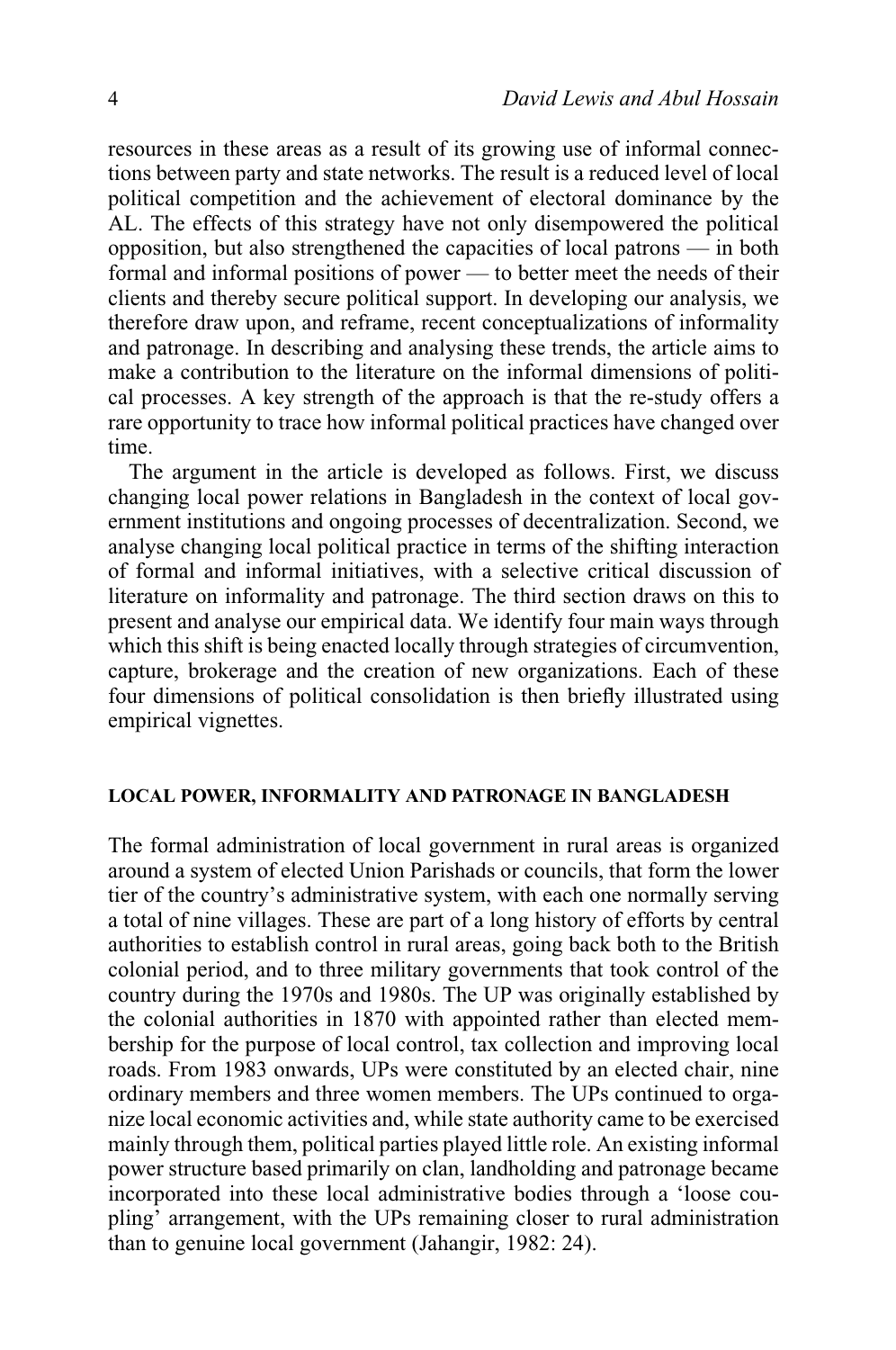The UPs serve as distribution points for central development resources that are allocated by elected, locally accountable members who chair various standing committees, convene and facilitate local dispute settlement, and organize the collection of local revenue from the licensing of marketplaces and awarding of fishing rights. Project Implementation Committees (PICs) oversee local development projects, chaired by elected UP members. Although many regimes have attempted to politicize local government, such as General Ziaur Rahman's attempt to build *gram sarkar* (village government) arrangements during the 1970s, or General H.M. Ershad's creation of the new *upazila* (sub-district unit) in the 1980s, these structures have until recently been only weakly articulated with national political parties, and have remained more firmly tied to local landowning elites. This pattern continued into the post-1991 period of parliamentary democracy, where local politics became the struggle to capture and control the lower part of the pyramid, where state resources were distributed to community-level clients, and local political leaders shifted their allegiance between the two political party blocs on a pragmatic basis.

Local administrative bodies such as the UPs and the upazilas have for many years also been subject to a range of 'capacity-building' initiatives supported by international donors such as the World Bank, as part of developmental efforts ostensibly to strengthen local governance and improve accountability to citizens. The 2009 Local Government (Union Parishad) Act further widened the role of the UP by introducing new arrangements at ward (village) level intended to promote 'social accountability' through the introduction of open budget meetings, improved arrangements for people to access local information and services, including issuing documents and certificates, and new formal arrangements for representatives of civil society groups and non-governmental organizations (NGOs) to play roles in local planning and budgeting (Ahmed et al., 2010). The Act also introduced a Citizen Charter to provide more transparent information about the UPs' responsibilities in relation to service provision and rights of citizens, aligned with a Right to Information Act that was passed in 2009.

When local elections took place in 2016, the AL gained formal control of most of the country's UPs. Nationally, a total of 2,661 AL chairpersons were elected, and only 367 from the BNP. Compared with 2011, the BNP's share of seats fell from 38 per cent to only 9 per cent, while the AL's increased from 49 per cent to 70 per cent. In our study area two of the previously BNP-affiliated UP chairs were replaced with AL candidates. In the third site there was no UP election since, following the encroachment of the town, it had decided to apply to become a municipality.

Our data show how the AL has used informal connections to develop tighter control over state resources and has successfully translated this into electoral advantage. This has been achieved through extending the brokerage roles and activities of local party workers, capturing local bodies (or bypassing them in cases where AL does not have political control) and, in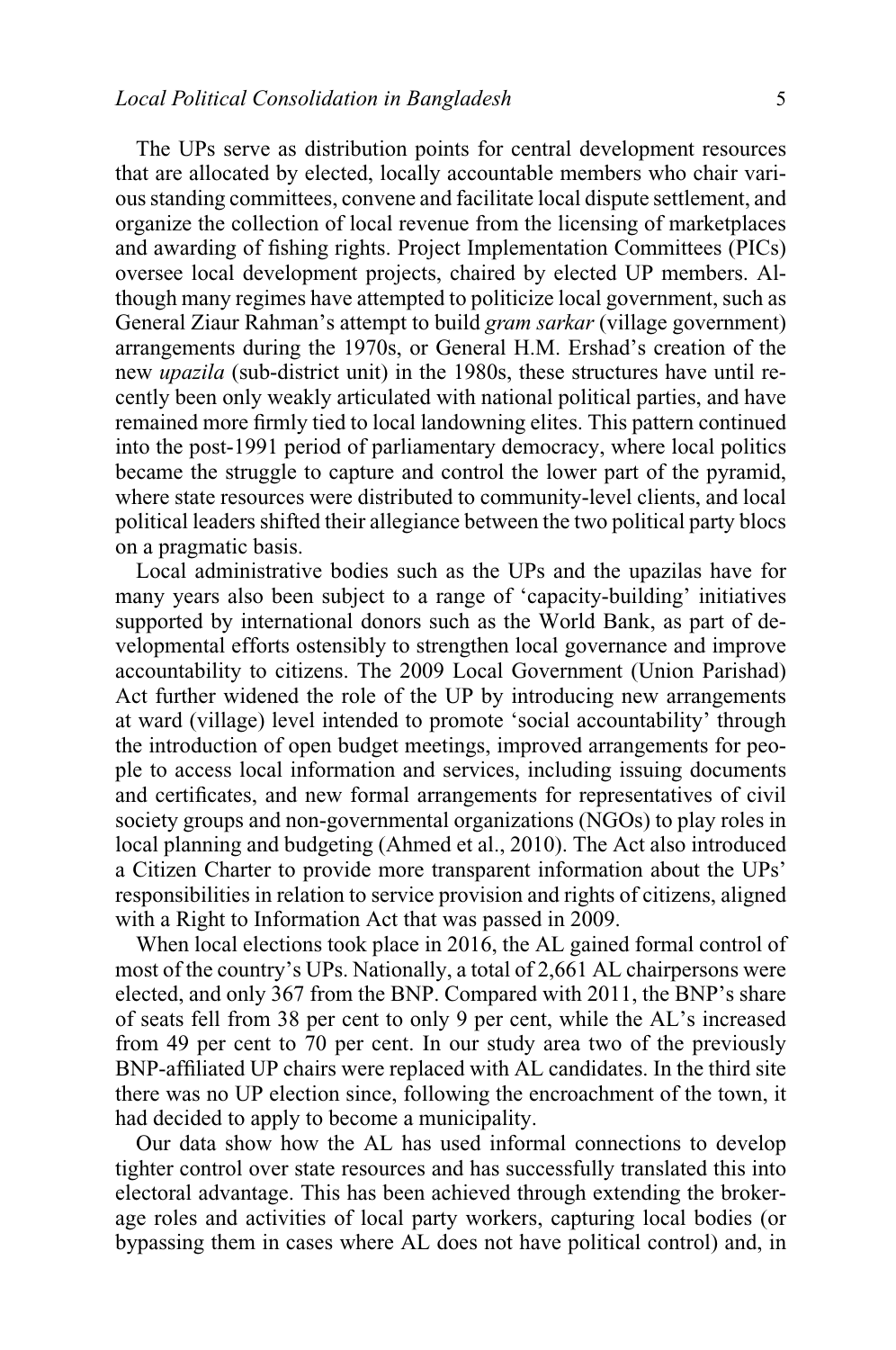a few cases, through the creation of entirely new local organizations. We do not suggest that local political consolidation should only be understood with reference to local factors. Rather, it has been substantially underpinned by a much wider set of national-level strategies such as: (1) extending the role and influence of MPs who determine the distribution of key central government resources that flow into local areas; (2) maintaining the continuing economic dynamism that extends household livelihood options through small enterprise and migration opportunities; and (3) increased control of civil society space so that conditions for service provision and economic support by civil society organizations are prioritized over rights-based work and critical advocacy. The AL's electoral success around the country has also been facilitated by a combination of straightforward electoral popularity, vote rigging and the use of organized violence.<sup>3</sup>

# **THE SHIFTING INTERACTION OF FORMAL AND INFORMAL INITIATIVES**

In order to understand further how this consolidation has taken place, it is necessary to focus first on the changing interaction between formal and informal politics, and second on the patronage relations that inform the dynamics of local politics. Bangladesh's political settlement (the balance of power between social classes) has enabled a relatively high level of economic growth and secured positive changes in relation to social indicators, particularly in health and education. However, this has not generally been understood as producing the conditions that can support either a stable or an inclusive democracy. For example, to meet the criteria of North et al.'s (2007) concept of an 'open access' political system would require the existence of formal property rights, enforceable contracts, and an efficient and impersonal bureaucracy, none of which are sufficiently present. The dominant form of political organization is one of competitive clientelism that requires that most forms of organized political action (and economic activity) will normally involve the purchase of support on a personalized basis (Khan, 2013). Without a state that can enforce the rule of law in a systematic way, forms of rent seeking are commonplace. In North et al.'s terms, Bangladesh can therefore be regarded as a 'limited access order' that meets few of the conditions for a functioning democracy.

Yet state and public authority, as Lund (2016: 1200) has argued, needs to be understood not just in terms of how it matches or falls short of an idealized template, but also in terms of how it *actually works*, and how in this sense it is always 'in the making'. A post-structuralist approach emphasizes the ruling party's efforts to inhabit the state in ways that redefine the conditions and

<sup>3.</sup> While there were media reports of violence and vote rigging in many areas, we did not hear of this in our three study locations.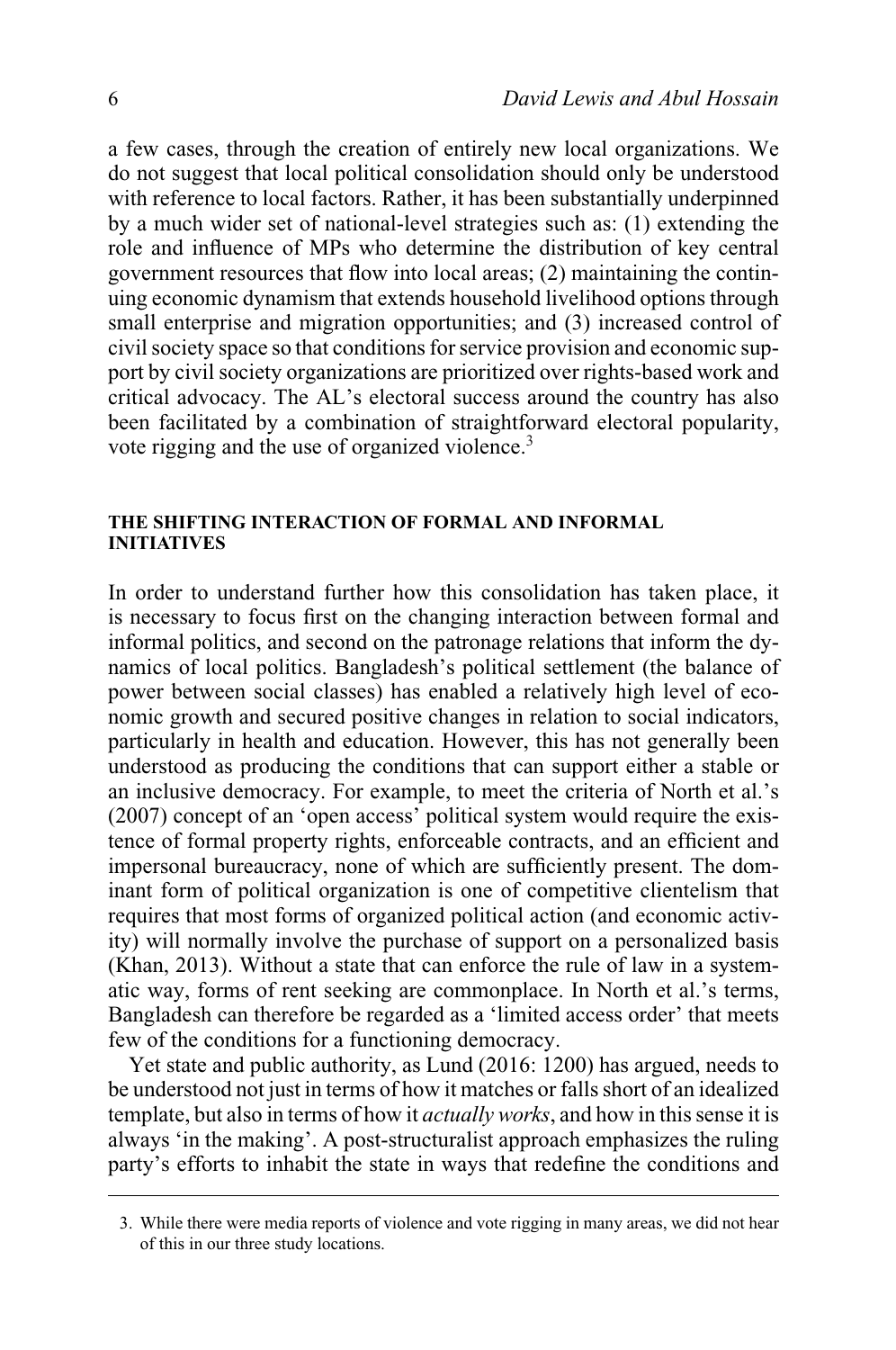organizing logics through which people encounter and experience it. This requires an analysis of how the ruling party attempts to manage local-level political competition, rights and resources in ways that ensure the conditions not only for exercising governance, but also for consolidating its political power in local areas. This is achieved not only through the use of formal channels, such as by changing administrative rules or laws, but also through the deployment of a set of interlinked *informal* initiatives and activities.

The analysis of informality enables insight into the workings of power structures beyond the surface level and makes visible 'interactions and negotiations far away from the transparent and accountable systems of modern government' (Mitlin, 2014: 3). Yet as a mode of organizing, informality operates within and not just outside formal institutions. Formal and informal activities and relationships cannot easily be disentangled (Meagher, 1995; Wood, 2000), and each help mediate relationships between state and society. The informal dimensions of public authority are central to the working of local power structures. People's daily experience is one of interacting not only with the formal rules associated with governance, but also with an array of informal arrangements. Focusing on the extent and type of informality offers insights into how power is being exercised, by whom, and for whose benefit. Resisting a conceptualization of a fixed boundary between formal state institutions and informal relations, we favour a post-structural view in which the state can be seen to promote *informality* as part of efforts to secure its authority. As Blundo (2006: 799) shows, this approach can help reveal changes in the 'operational logics' of local government and the ways in which the informal may become institutionalized as part of the state's everyday mode of operation. Also useful here is Roy's (2009: 82) concept of 'calculated informality'. Roy characterizes informality as a 'mode of practice', and India's planning regime as 'an informalized entity, one that is a state of deregulation, ambiguity, and exception' (ibid.: 76). As a result, informality needs to be understood politically as integral to how the state operates rather than simply as a casual or spontaneous aspect of individual relationships.

Bangladesh's society is strongly hierarchical, and widely structured by patronage relations. Breman (1974: 18) defined patronage as 'a pattern of relationships in which members of hierarchically arranged groups possess mutually recognized, not explicitly stipulated rights and obligations involving mutual aid and preferential treatment'. Vertical social arrangements of mutual obligation and loyalty are constructed between unequal individuals through which negotiations around access to resources, protection, social mobility and political support take place. For Jahangir (1982), patronage is a personal transaction between two interested individuals as opposed to one directed at addressing the collective good, and he distinguishes both economic and political forms. This personalized quality is a key reason as to why it remains difficult for poorer people in Bangladesh to build 'horizontal' relationships of solidarity among equals, such as through joining coopera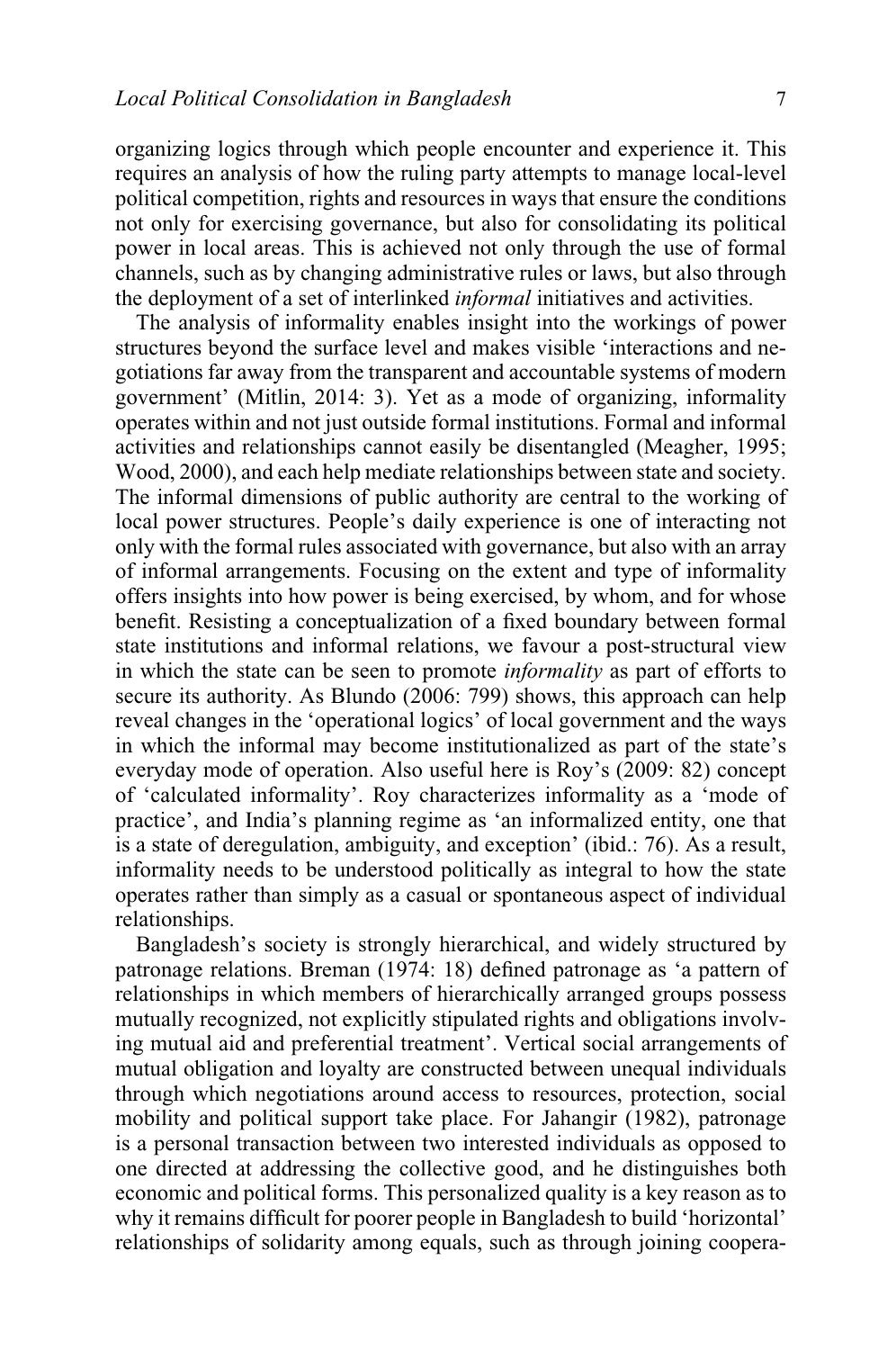tives or the community groups that both government and NGOs have tried to form at various times (Lewis, 2017). From the point of view of clients, such vertical relationships are not only asymmetrical and personal but also uncertain, since they remain discretionary rather than formalized or rightsbased. Patronage is central to the organization of informality within political practice.

Patron–client relations are rarely straightforward or fixed, but are complex, multi-stranded and always evolving. As Leonard et al. (2010: 482) point out, 'patronage is not disappearing so much as changing its shape'. In Indonesia, for example, Simandjuntak (2013: 96) describes the changing patterns of elite competition that allowed ordinary people to increase their capacity to choose 'which patrons were suitable for them'. For Piliavsky (2014) emerging forms of democratic statehood in South Asia have not dampened the practice of patronage which instead thrives 'alongside and often through it', persisting not as 'a feudal residue, but a current political form in its own right' (ibid.: 4). It should not only be seen in functional economic or political terms but also as a 'living moral idiom' that helps to structure people's political aspirations, engagements, practices and relationships (ibid.). Patronage should not be seen merely as a mode of exploitation, as a barrier to democracy, or a vestige of tradition, but also as a productive relationship. It can be understood productively as a linking mechanism between urban and rural spheres, or between bureaucracies and local traditional institutions. Patronage relationships can also be viewed as the means through which those who are poor or excluded undertake their civic engagement, seek to improve their security and practice politics.

Those who emphasize the importance of a vibrant civil society as a necessary condition for democratic consolidation tend not to view patronage favourably. It is usually regarded as antithetical to the working of civil society since it is enacted through unequal vertical relationships rather than ones based on horizontal forms of solidarity.4 Such a distinction is challenged, but in another sense also supported, by Chatterjee's (2004: 4) conceptualization of governance and democracy in India. He has suggested that civil society, with its formal rules and laws, may serve powerful interests so that it is merely a 'closed association of elite groups', set aside from the broader population of ordinary poor people. The poor are instead forced to negotiate and contest their claims in relation to government within the wider and messier uncivil space of 'political society' where there are fewer formal rules and norms. Patronage here has a positive character, since it provides a means through which poor people can advance their interests in ways that challenge lawful but exclusionary 'formal' civil society frameworks.

<sup>4.</sup> See for example Robert Putnam's (1993) contrasting of the idea of 'social capital' with Edward Banfield's (1958) concept of 'amoral familism' in his analysis of the unevenness of democracy in Italy.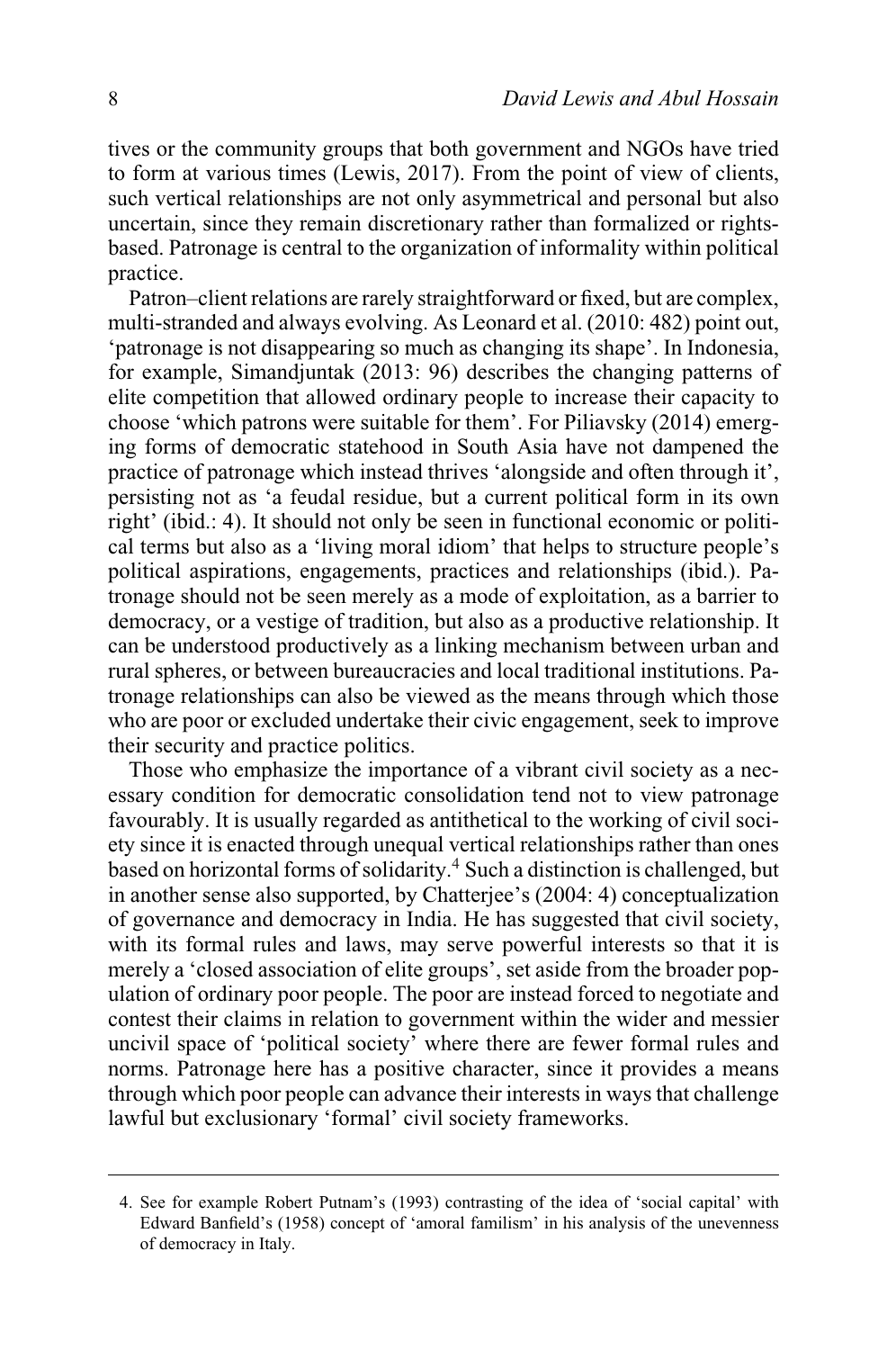Martin's (2014) analysis of patronage from Pakistan questions the optimism of Chatterjee's perspective. He finds that patronage arrangements tend to benefit elites more than they do ordinary people, by actively undermining the possibility of universal service provision, limiting poor people's rights, contributing to the de facto privatization of public services, and reducing the potential for impartiality in dispute settlement. The assertion that ordinary people benefit from 'political society' as a sphere of patronage that bypasses 'bourgeois law' and bureaucratic procedure (because it allows them to extend their freedoms using means other than the legal rights supposedly available to them within 'civil society') ignores what Martin terms the 'dark side' of patronage. Our analysis also suggests an oversimplification implicit in Chatterjee's dualism, since there are intertwined elements of both civil and political societies apparent in local forms of organizing and action in Faridpur. But at the same time, Chatterjee's description of politicians who operate in political society by 'circumventing and breaking the law to appease their constituents' (Martin, 2014: 327) is consistent with an emphasis on the interaction of formal and informal initiatives. For example, while this produces arrangements that are — from the perspective of many ordinary poor people — both insecure and non-permanent, it may bring other benefits. A recent shrinking of civil society space observed in 2016 in Faridpur can also be set against the positive economic climate and the expansion of public services and social safety nets.<sup>5</sup>

#### **UNDERSTANDING LOCAL POLITICAL PRACTICE**

The re-study provided an opportunity to analyse how informality and patronage have changed in rural areas. Influential studies such as 'The Net: Power Structure in Ten Villages' (BRAC, 1982) have tended to represent villagelevel power structures as closed, predatory and dominated by traditional elites. By the turn of the millennium, researchers from rural Bangladesh were reporting that the power structure was becoming less rigid, with a wider range of patrons with which poorer people could negotiate alongside traditional landowners, including non-landholding elites and civil society actors. Our 2004 data confirmed this picture, with forms of political negotiation and local problem solving that were consistent with what we (and others) had seen as an 'opening up' of local village-based rural power structures (Lewis and Hossain, 2008). This wider selection of potential patrons from which people could choose — including local elected officials, party politi-

<sup>5.</sup> Since the 2004 study, provision of social protection has expanded. A total of 145 'social safety net' schemes — including Test Relief, Food For Work, Vulnerable Group Development, and other welfare payments — are now provided through 23 different government ministries, although it is reported that 25–50 per cent do not reach the intended recipients due to poor targeting and corruption (*The Daily Star*, 2016).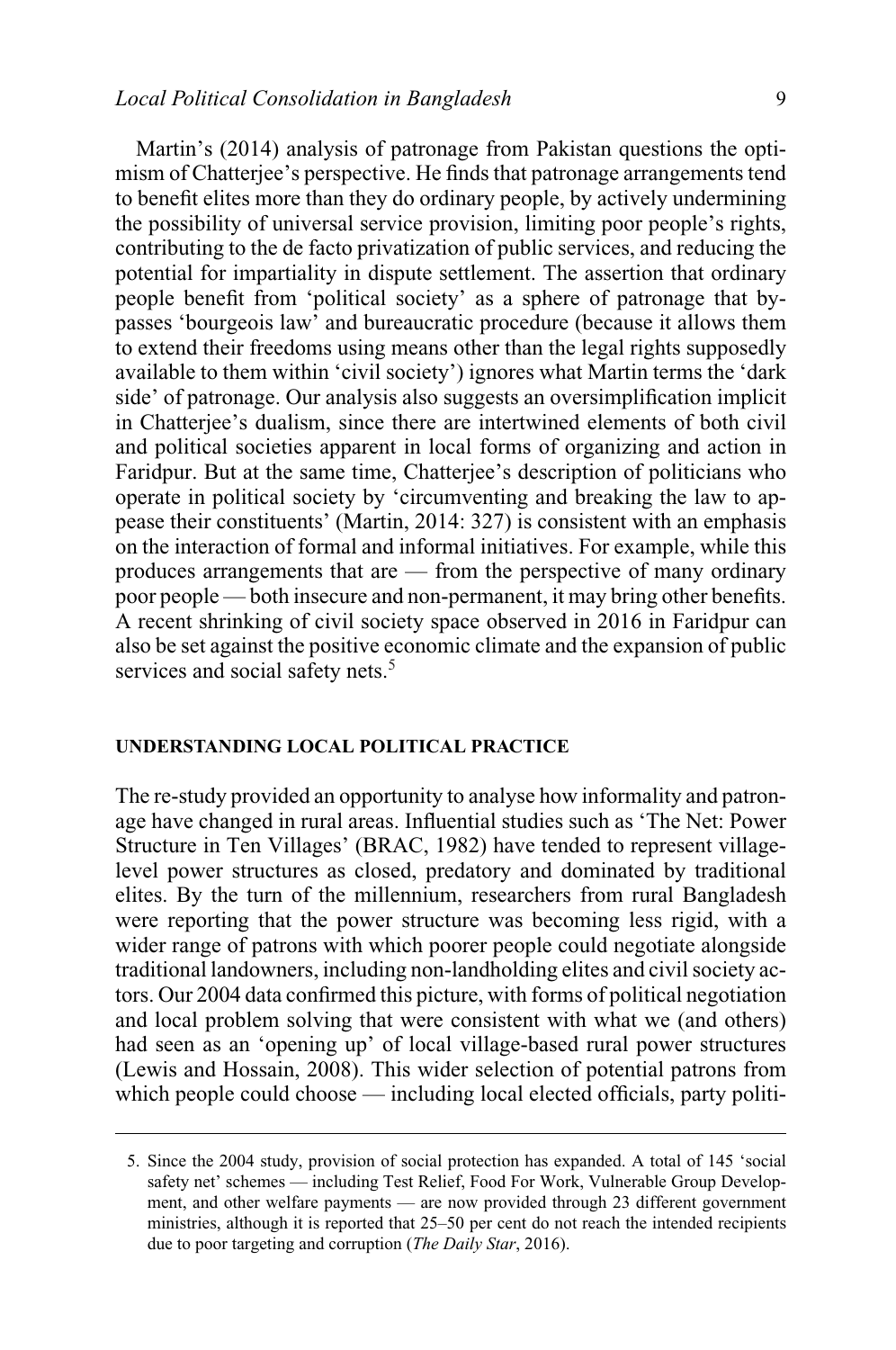cians, NGOs and local business leaders — could also be accessed through a growing range of brokers.<sup>6</sup>

This trend is consistent with Leonard et al.'s (2010) observation that there has been a general shift in the character of patronage relationships in many societies away from local land-based monopolies of power towards a situation where clients can benefit from growing competition between different potential patrons seeking influence, since it becomes possible for clients to exert more leverage within patronage relationships. The result has been that a more diverse and less unitary 'multifocal power structure' has taken shape in rural Bangladesh, bringing greater room for manoeuvre for people as they go about negotiating with local elites (Mannan, 2015). The earlier metaphor of the 'net' had been appropriate because it implied relationships that had mainly constrained, but now there was increased scope for poorer people to build more connections potentially linking them with productive resources and opportunities (see Gardner, 2012).

In Faridpur, our first set of data had suggested that these changing conditions were creating new opportunities to participate in, challenge and sometimes transform local institutions in more democratic ways (Lewis and Hossain, 2008). For example, there were signs of emerging pro-poor synergies between local government officials and civil society actors. Despite a national and local political system that had become highly adversarial and polarized between two confrontational political party blocs, we found some cases of positive, negotiated change taking place locally. In some cases, these were enabling ordinary people to have more participation in local decision making (such as in the choice of local infrastructure projects), or were strengthening the rights of the landless. For example, one elected UP leader was found to be cooperating with NGO-formed landless groups to strengthen land rights and increase his local popularity. Another social mobilization NGO working in the area had built a productive relationship with a UP Chair that enabled a group of landless to enforce stronger claims and establish rights in relation to an area of *khas* land<sup>7</sup> that was being encroached upon by local elites.

Local informal institutions were also changing. We found more inclusive *shalish* arrangements (village-level dispute settlement bodies convened by elders and local officials), supported by government and NGO projects, with outcomes that improved access to justice at least for some local women. Village elites seemed to be more ready to accept more gender-inclusive

<sup>6.</sup> Brokers are intermediaries who use their knowledge and networks to connect people to opportunities and resources. The concept of brokerage is useful because it captures a key aspect of agency which, in keeping with the idea of informality, is that local political practice may not follow orderly or predictable scripts but instead may take improvised or even disorderly forms (Mosse and Lewis, 2006).

<sup>7.</sup> Khas land is newly available unowned land that emerges from rivers when they shift course. It is earmarked by law for redistribution to low-income households under land reform legislation, but is frequently illegally occupied by local landowners.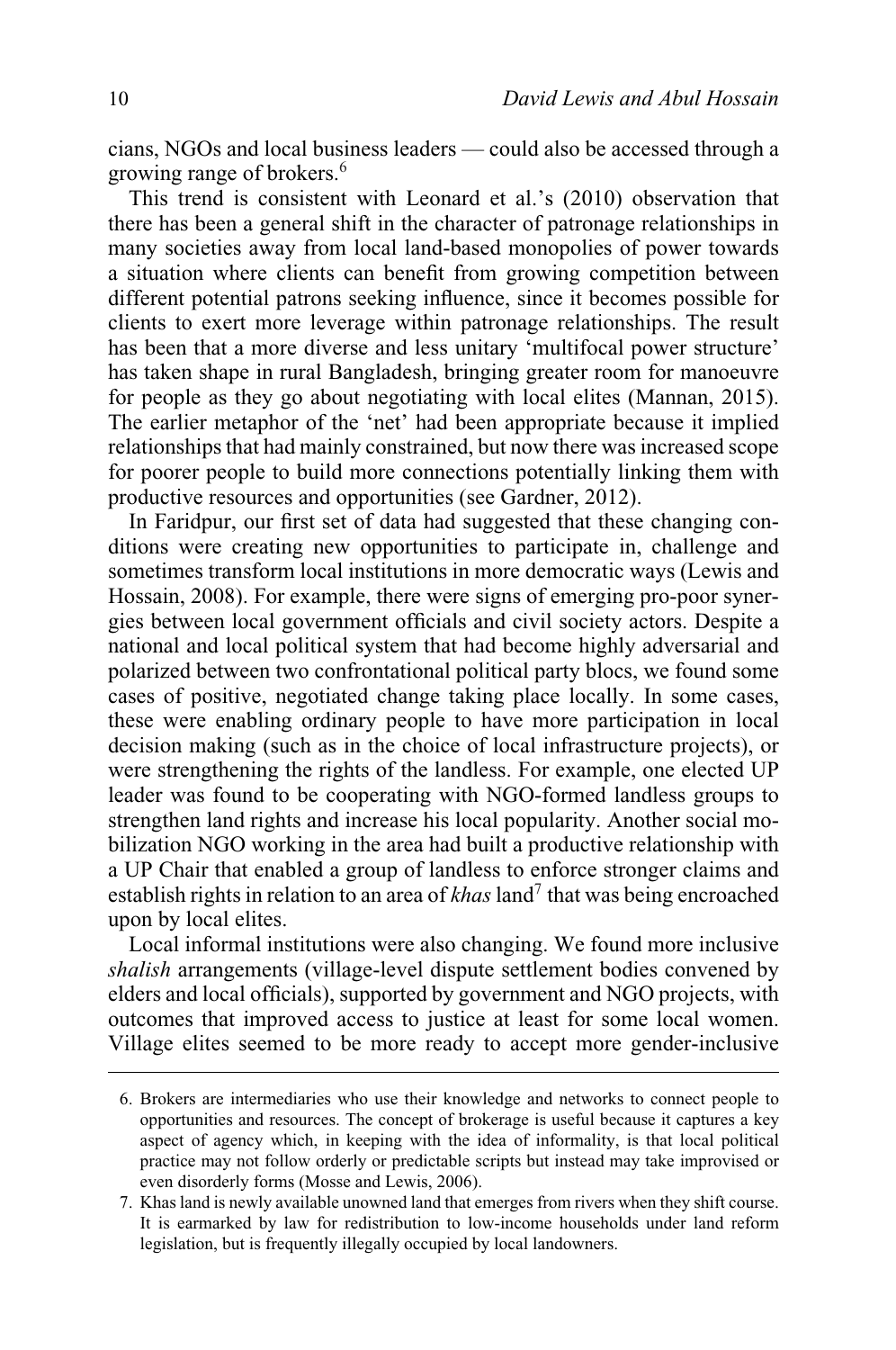shalish arrangements, particularly if this increased the reputation of local leaders, and helped to attract outside resources. At this time there was a fashion for donors and NGOs to support this type of modernization of the shalish. The findings from the earlier study also indicated a high degree of local diversity: these issues were playing out differently across the three settings that were studied, suggesting that context and locality — such as the state of the economy, the types and extent of civil society organizations that were operating, and the individual strategies of local political leaders — mattered considerably.

Returning to the same communities for the follow-up study, we encountered significant changes. A more dynamic economy meant that most people were now significantly better off than they had been in the mid-2000s, and in two of the three locations there had been major improvements in both the extent and quality of local infrastructure. At the same time, we found fewer NGOs or other civil society organizations doing rights-based work than we had observed before. With the local elections about to take place in UPs that were controlled by opposition BNP-affiliated popular local leaders, the ruling AL was now working hard to strengthen its influence and control of local government institutions. Where there was an elected official in place who was inconveniently from the opposition party, we observed various efforts to try to work around the problem.

A distinctive set of local informal political practices is occurring that takes four interrelated forms: (1) *circumvention*, where for example the bypassing of the UP provided a mechanism for the AL to distribute resources directly to its support base; (2) *capture*, such as the increased ability of AL activists to determine shalish outcomes, or to influence local School Committees; (3) *brokerage*, carried out by informal party 'helpers', that extends the AL's reach into local communities, such as a minority community lawyer who helped broker stronger ties with outside AL activists to ensure safeguarding of the rights and vulnerabilities of local community members; and (4) *creation of new organizations*, such as a newly-established auto-rickshaw driver association that was a work-around to avoid problems over rickshaw licensing.

While these are not new phenomena in rural Bangladesh, they contain new dimensions. Such practices extend and adapt existing types of informality and indicate important changes taking place in the conduct of local governance and politics. The need to analyse these changes is further supported by data from other studies, although to date work on this has been mainly drawn from urban contexts. For example, in a study of space and 'encroachment' in a Dhaka slum, Hackenbroch and Hossain (2012) draw attention to the transformations taking place in urban space through types of 'informal formalization'. They find that poorer residents' access to water and other services takes the form of protected business opportunities that may provide short-term benefits but ultimately restrict people's rights and choices. More recently, Jackman (2017) has analysed key aspects of the micro-politics of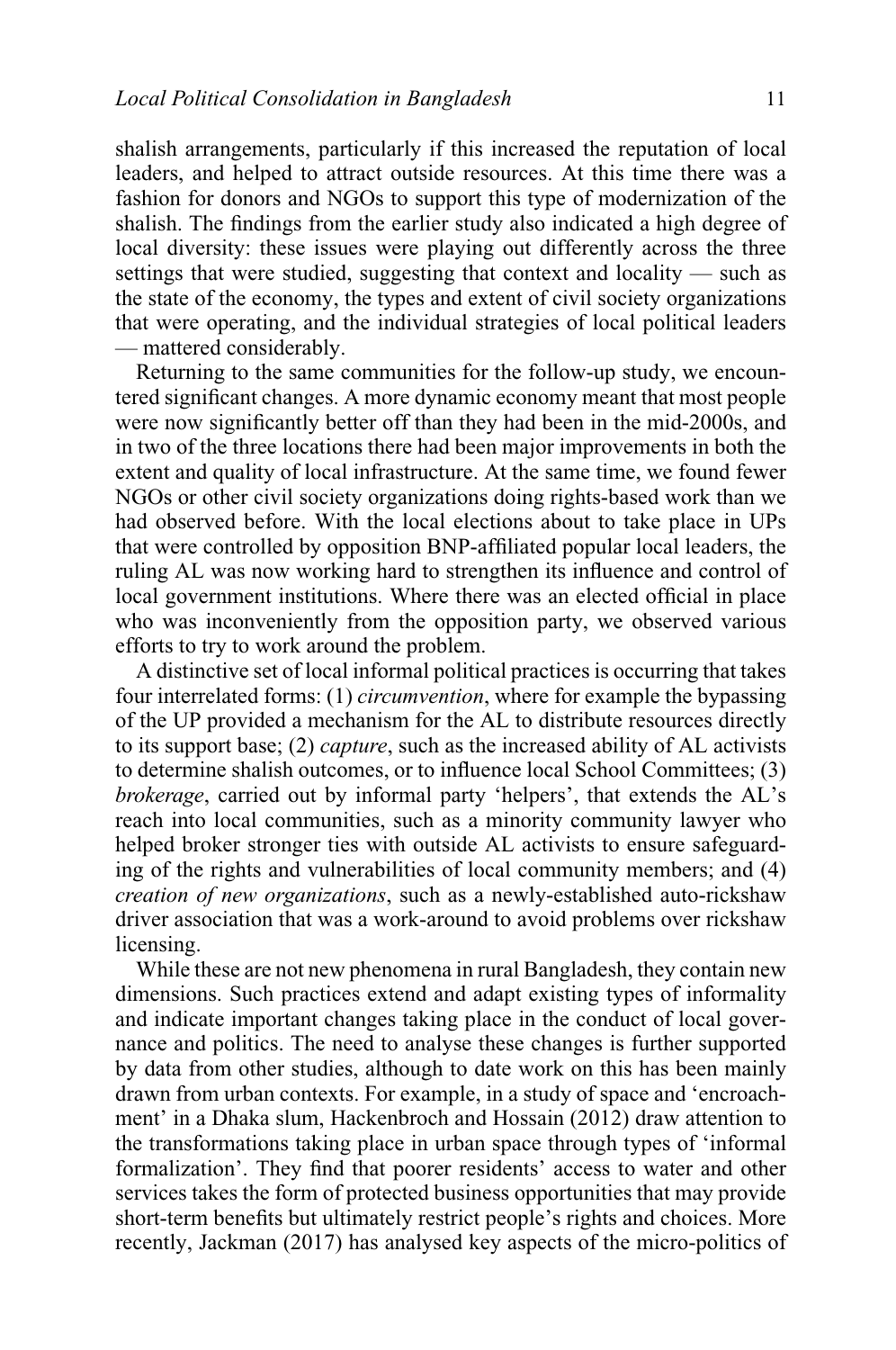AL consolidation efforts through the changing use of different forms of intermediation. Jackman's data suggest that the previously well-documented significance of the *mastaan* (hoodlum or 'strong man' figure) was fading in the Dhaka slum areas where he conducted his ethnographic research, being replaced instead by a set of informal arrangements that were being more directly enforced through the AL party and its associates.

In our earlier study we had found that local political leaders, while nominally affiliated to national political parties, drew most of their legitimacy from their local reputations as elite patrons and from clan affiliation (Lewis and Hossain, 2008). Our 2016 data indicated growing political control from the centre, with a larger proportion of resources flowing into local communities (including those for development projects, an increased range of social welfare payments and the greater use of discretionary MP funds). There is a tighter grip on the institutions that are supposed to make local decentralized decisions about how these resources are to be used, and in the case of welfare benefits, decisions about who should get what. Local administrative arrangements have therefore been more strongly politicized in political party terms. Overall, the two main trends we observe in the contemporary picture drawn from our recent fieldwork are that while politics has always been partisan, it has become more so; and that the AL has become more adept at consolidating its power at the local level.

In this way, the informal political practices we have described are underpinned by, and intermingled with, changes made to formal arrangements. As Wood (2000) reminds us, there is permeability between formal and informal institutions. For example, in a formal change to regulations made since our earlier study, the government no longer requires that the UP PICs must be chaired by an elected UP member. This makes it possible for local political activists to achieve more influence in the allocation of resources in UPs even where the opposition party is formally in control. At the sub-district level, the Upazila Development Coordination Committees (UDCCs) that we had previously observed playing significant roles in the oversight of local development processes, have also now become sidelined.

Another example of a formal change that underpins these informal practices is the recent party politicization of the UP election process. In 2015, the government decided that, for the first time, voting in the elections was to be organized along strict political party lines. This was a significant difference compared with the previous election in 2011, since all candidates were now to be nominated by political parties, and would use party symbols on their campaigning materials and ballot papers to contest the election. Previously, political parties had given only informal backing to their candidates, and aspiring candidates could therefore file their nominations without requiring party approval. This is a formal change that reflects the AL's intention to create a greater level of centrally controlled party politicization of local processes.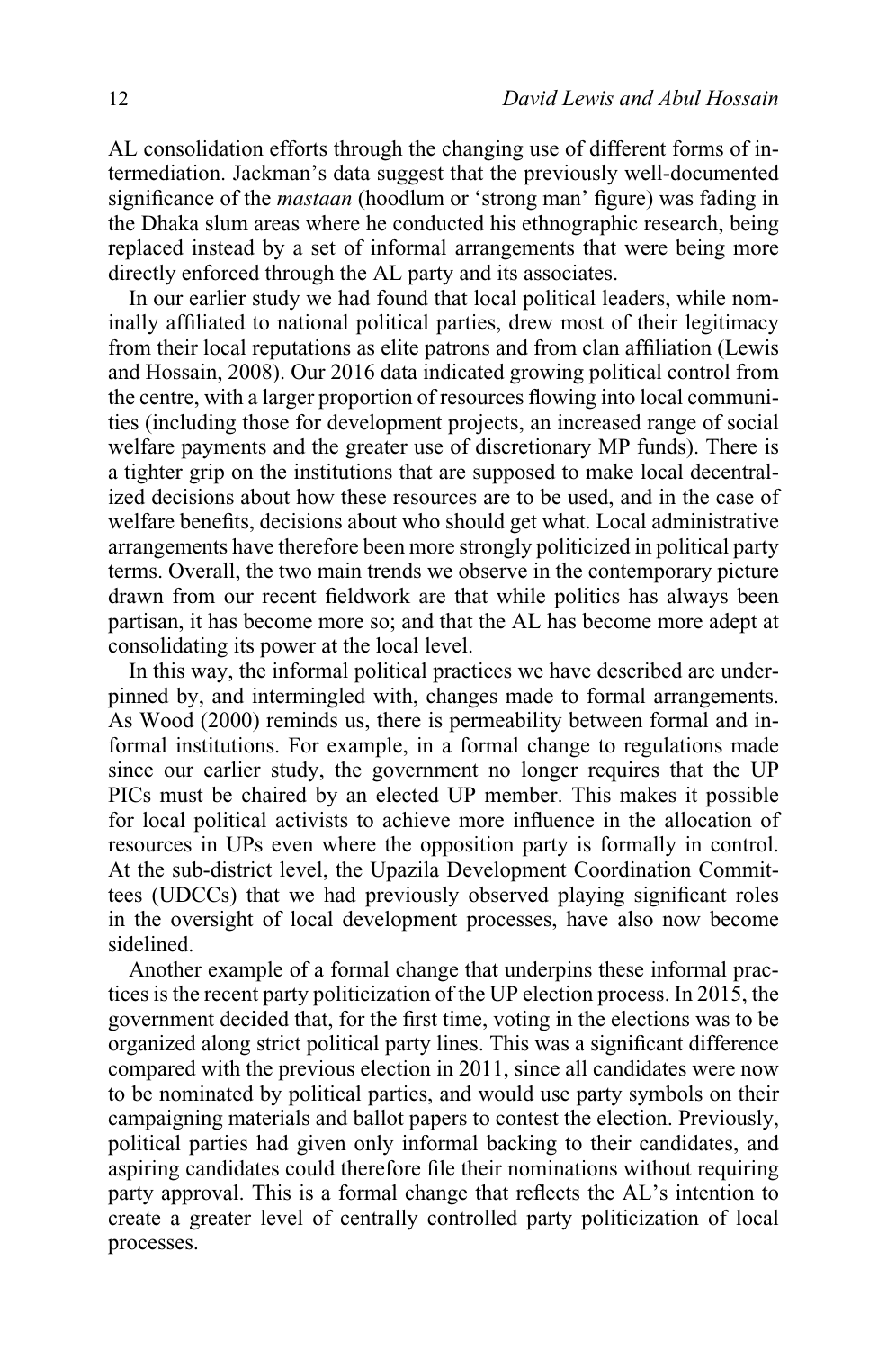In the following sub-sections, we move on to illustrate each of the four interrelated dimensions of informal political practice in more detail, using brief vignettes drawn from the data.

#### **Circumvention**

The bypassing of local institutions is a key element of political practice. For example, in the well-connected village, when it comes to local public services, ordinary people's access is not only heavily personalized (as it was before) but is now also increasingly party-linked. The elected members of the UP draw up lists of eligible people, as before, but the UP Chair — under pressure from the AL-affiliated Upazila Chairman — now also puts aside a proportion (believed to be around 50 per cent) for specific distribution to local party leaders, activists and supporters. This was also the case with the allocation and management of road repair and renovation projects, many of which are now under the control of party leaders and activists, allowing them to provide resources to clients, reward existing supporters and enlist new ones. In the new scenario, the UP Chairman and members are able to implement a smaller proportion of projects through the formal UP channels than we had observed during the earlier study. The UP's standing committees, which are supposed to widen local decision making and provide oversight of local development activities, were therefore less active (and in some cases totally inactive).

The UP is also engaged in local resource mobilization. However, when it comes to the leasing of local water bodies and allocation of marketplace trading licences, we found that people affiliated to the political opposition now considered it futile to participate in the tendering process, since it was fully controlled by the ruling party and not open. In the peri-urban village the local AL president, and not the BNP-affiliated UP Chair, was now the most powerful source of authority, securing a high degree of influence over the UP. For example, he was found to conduct the most important shalishes, such as those concerned with local land disputes, rather than the UP Chairman who has formal responsibility for this. We also heard some reports of shalishes that were now being convened by leaders of the local Chhatra League, the AL's student wing.

In both cases, the relationship between the MP and the Upazila Chairman is crucial in helping to cement these forms of bypass arrangement. As a result, decisions about who is entitled to social welfare benefits are no longer the sole preserve of the elected UP authority but are now shared with the local party. In the remote area, around 70 per cent of the vulnerable group development programme (VGD) cards are still distributed as normal through the UP, but the remaining 30 per cent are allocated by local AL leaders and activists. The Upazila Chair simply informs the UP staff of the MP's instructions. This is also the case with Test Relief and Food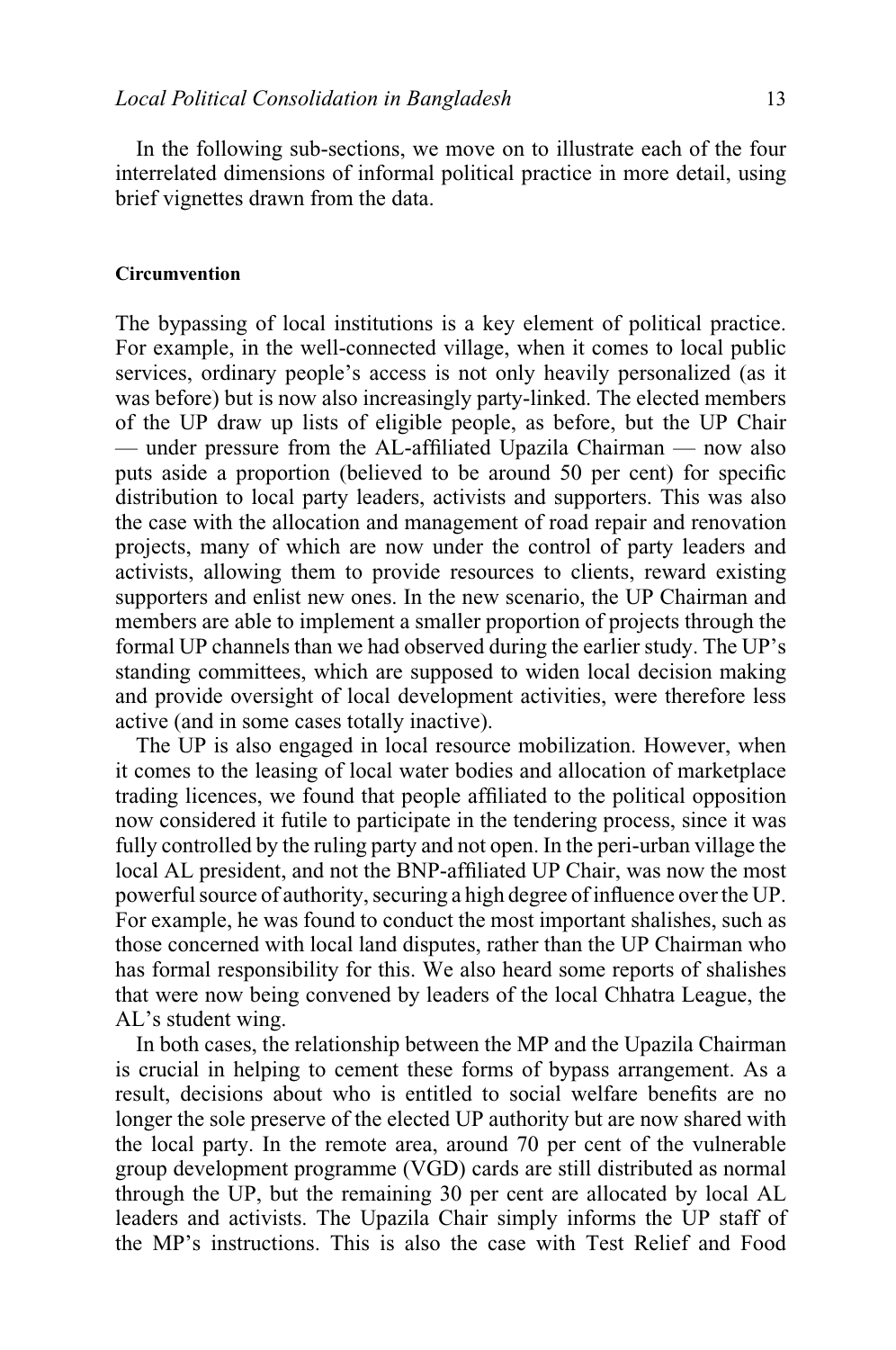for Work (FFW) programme entitlements. Local AL leaders draw up lists of recipients and submit them to the MP, who then sends his approved instructions down to the UP officials. In the case of the FFW programmes, which require decisions about local infrastructure building and repairs, the Upazila Project Implementation Officer makes an assessment and issues instructions according to the MP's recommendations, thereby circumventing UP-level PICs.

#### **Capture**

Our earlier data made it clear that many of the local institutions that are regarded as forming part of local civil society, such as School Committees, Business Associations, Bazaar Committees and transport organizations, were sites of contestation between political parties. From our 2016 data, it was striking how comprehensively the AL had now secured effective control of civil society groups such as School Committees and Business Associations, as well as local administrative committees such as those responsible for leasing markets and water bodies. This finding is reminiscent of Lund's (2006) concept of 'twilight institutions' in which he suggests that alongside the more familiar arenas of politics, political authority can be wielded and negotiated within organizations that do not at first sight seem political.

For example, an important water body in one Union is controlled by the Bangladesh Water Development Board (BWDB) and leased out each year for valuable fishing rights. It used to be the case that the UP would arrange for an annual advertisement for leasing to be distributed, and any interested fishing group could bid for rights to fish, with the highest bidder granted access for the season. However, the ruling party, through the local leadership of the Jubo League (the youth wing of the AL), has in recent years ignored these rules, and explicitly forbidden other groups from participating in the bidding process. With the support of the local MP, who is also a minister, they suspended normal arrangements and effectively captured the tender process. As a result, political pressure was successfully exerted to ensure that the BWDB ignores all other applications in favour of this particular one, such that the rules that were previously adhered to no longer apply.

In the case of local religious associations such as Mosque or Temple Committees, we found that rather than being explicitly politicized, compared to the first study, they had mostly withdrawn into a narrower religious function. The wider community roles that we had observed in the earlier study — such as becoming more involved in shalish and in some cases making such bodies more diverse and inclusive — had diminished. An exception was when the Mosque Committee agreed to cooperate with a community group that was briefly formed to prevent a local gang from extorting money from people at an embankment crossing point, by broadcasting a warning message.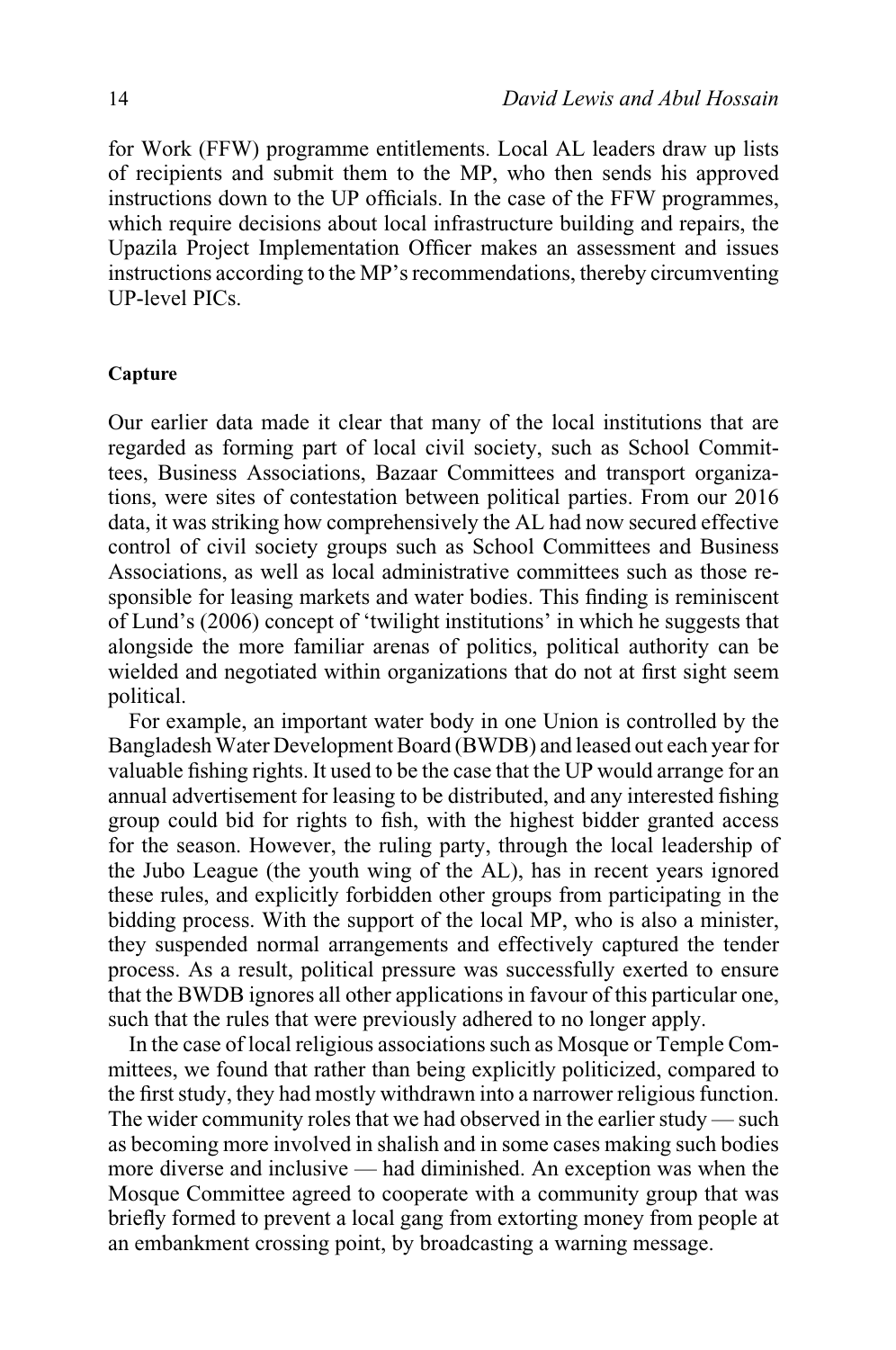Some attempts at capture were nevertheless resisted. In the peri-urban village we encountered a case in which the main local AL leader had become chair of the High School Committee, but had failed to secure re-election. This was because a controversy had emerged after he had refused some students the chance to re-sit exams. This decision had been perceived as illegitimate and made only for political reasons, and was resisted as an abuse of power. In the well-connected village, the MP and his associates (with the support of the AL chair of the local Bazaar Committee) attempted to profit from extending local shops onto public land that had long been used as a football field. The encroachment was protested by local people and their claims taken up by the UP Chairman. He successfully resisted the illegal activity by enlisting support from a group of journalists from the local Press Club, who campaigned against it using the media and attracting help from a nationallevel advocacy NGO. A human chain was organized during a visit to the area by the Prime Minister, and the unauthorized shops were demolished shortly afterwards. Such cases of resistance also illustrate the fragile nature of such state making highlighted within the post-structural approach.

#### **Brokerage**

Brokers actively constitute their social and political roles in ways that reflect local conditions, opportunities and constraints. The character of brokerage activities has changed from the earlier fieldwork so that today in Faridpur we find increasing numbers and an enhanced significance of what Berenschot (2019) calls 'party-affiliated brokers'. Two examples can be used to illustrate this.

In the remote village, a former leftist activist, who had gained the respect of villagers for his principled stands on various issues in the past, was elected in 2011 as an AL UP member, despite the UP's overall control by the BNP. He had built a good relationship with the local MP and assisted the AL extend its power further into the village, enabling the MP to bypass the UP Chair. His election as a local council member for the AL came at a time when he had been charged along with several other activists for a violent robbery and he was elected while in custody. When he and his colleagues were later released, the others were killed by military police in a so-called 'cross fire' incident (often a pretext for extrajudicial killings) but he had been saved through his relationship with the MP. This strategy has smoothed a path for the AL to incorporate the village more fully into its patronage network, despite the strength of local support for the BNP-affiliated UP Chair. By making a popular local political leader into a client of the AL he has become a valuable resource, offering a better way for the party to secure influence than simply trying to impose power from outside. The ruling party has been successful in this area in constructing alliances with locally rooted and trusted leftist activists.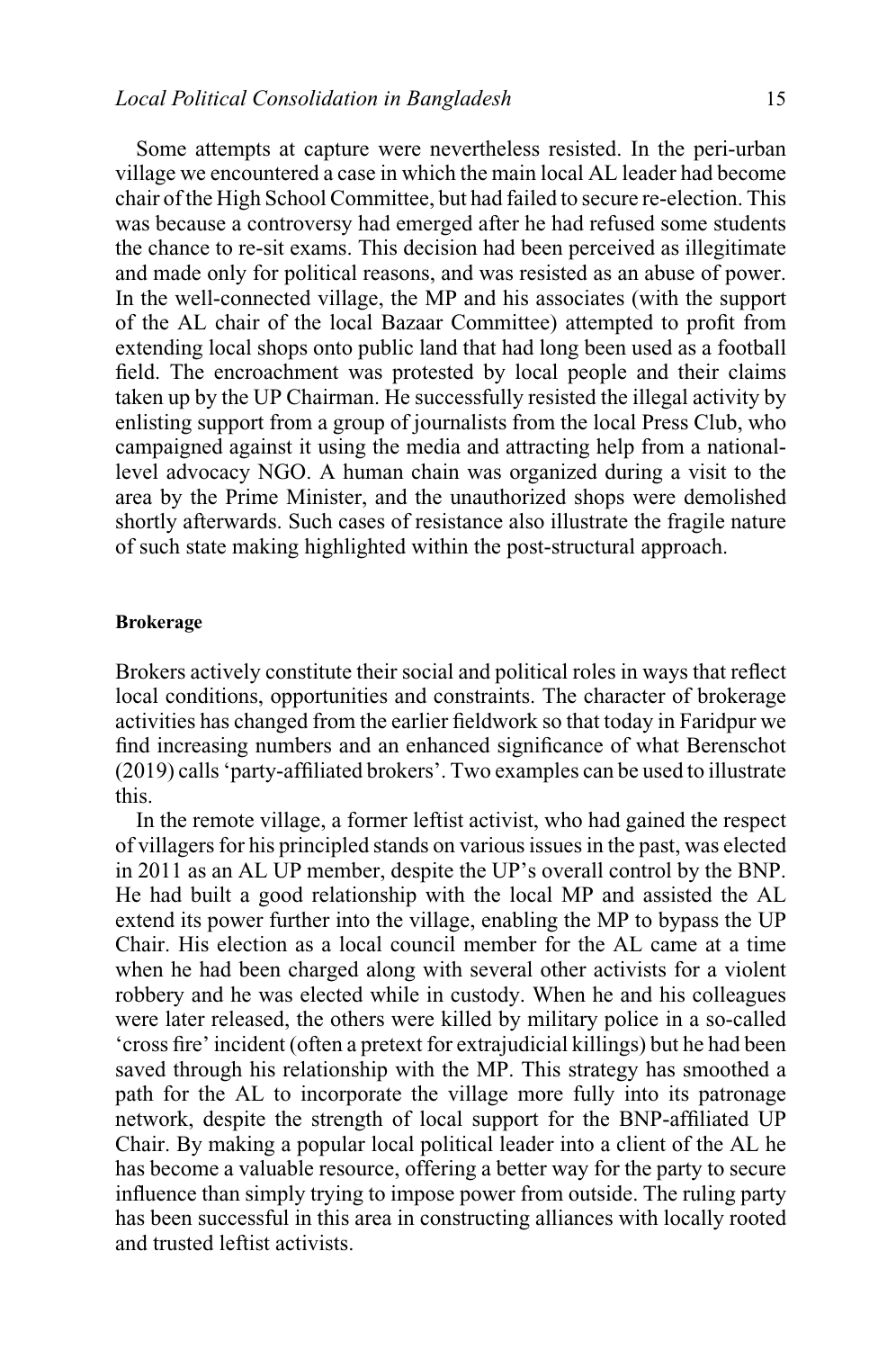In the peri-urban village, we found another intermediary from the local *bedia* ('river gypsy') minority community, many of whom have lived for many years as squatters in an informal settlement on railway embankment land. A community lawyer and AL activist since his student days, he has through his contacts so far been able to prevent their eviction. Members of this community have been joined in recent years by other locals seeking to escape the effects of nearby river erosion, and this influx has exacerbated pressures. The result has been periodic attempts by the police and other local authorities to remove bedia from illegally occupied land. The lawyer had recently used his contacts to bring the local MP to a community meeting and had managed to secure an agreement to protect bedia rights. With the support of the AL Upazila Chair he has also come to serve as an informal 'coordinator' for his UP, where he also oversees many local development projects. He explained to us that he has been able to access both MP and UP funds and these have enabled him to undertake madrasa, temple, mosque and school projects along with local road maintenance work. During the BNP regime, he told us, there had been fewer local roads and less regular repairs. He has also lobbied for and secured construction of a new bridge over the river nearby and is involved in plans to build a new local college.

# **Creation of New Organizations**

The capacity both to break rules and to 'get around' them by creating new structures is another important dimension of informal political action. For example, we noticed on returning to Greater Faridpur that there was a new type of electric auto-rickshaw that had become available locally since our earlier study. This improved vehicle had quickly become popular with local drivers, since it saved labour and improved journey times, and it was affordable with the help of business loans that are easily obtained by NGOs operating in the local area. However, the new rickshaw was technically illegal because it had not yet been officially licensed for use by the government. In response to unhappy rickshaw operators, this bottleneck had recently been overcome by local activists from the ruling party who had managed to use their contacts to establish a new local rickshaw driver association that provided drivers with protection against prosecution. This made it possible to circumvent the rules and ensure that drivers could pursue their business without interference from the police.

#### **CONCLUSION**

There has been a shift during the past decade towards a more partisan form of local politics in rural Bangladesh, where most local organizations are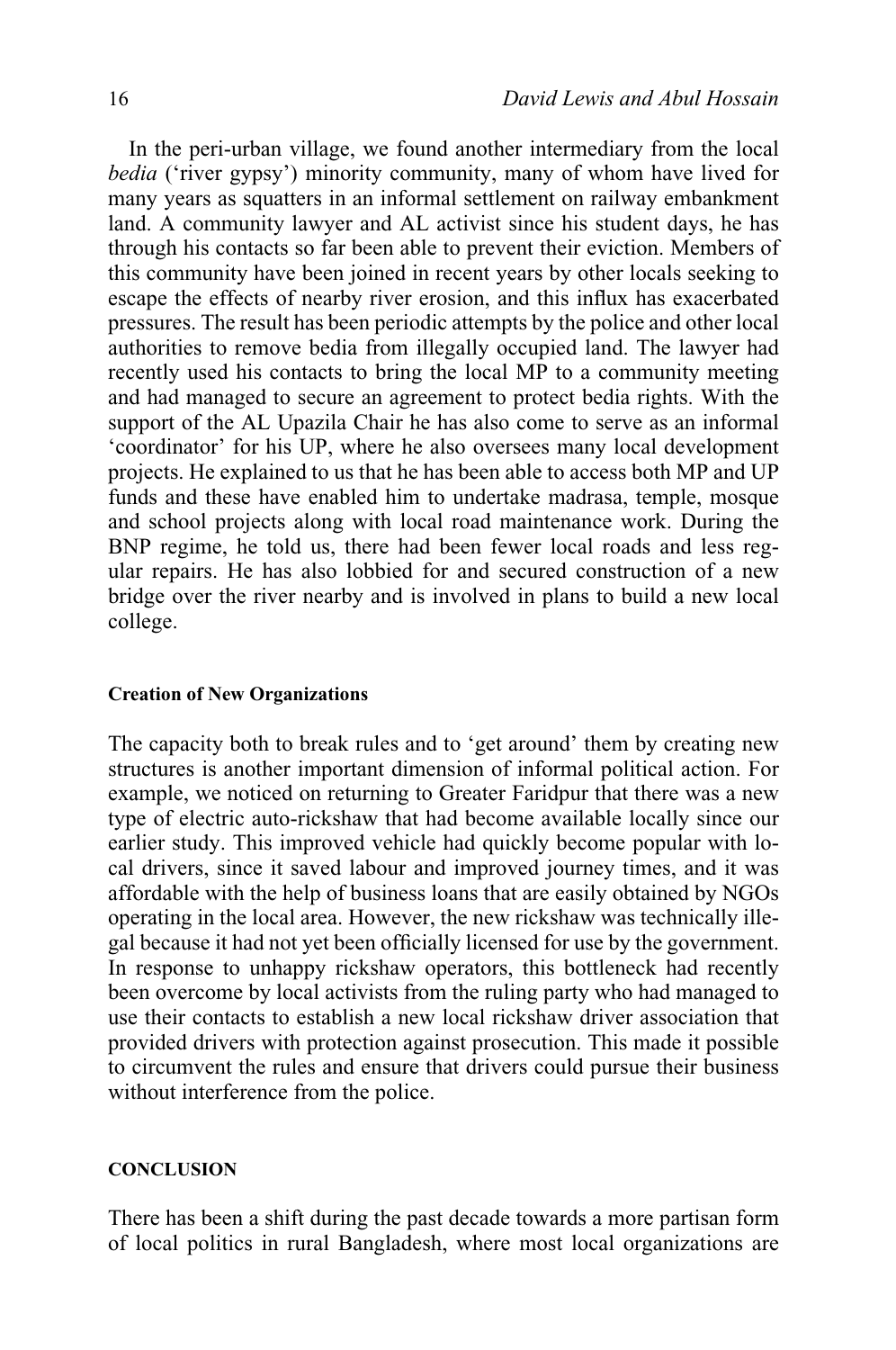now firmly controlled by the ruling political party. This is in contrast to the picture encountered earlier, when local leaders and office holders were only loosely associated with the national political parties. Local political consolidation by the AL has been achieved through the activities of partyaffiliated power holders playing both formal and informal political roles, in some cases gaining control of local decision-making bodies, and in others working around them using informal strategies. Formal changes to the rules, such as bringing party symbols into local elections, removing the need for PICs to be chaired by an elected UP member, and increasing the discretionary funds available to MPs for local distribution, have also helped underpin this consolidation of local power.

The cases discussed in this article add to our understanding of how postcolonial states take their shape through everyday micro-politics. As the ruling party attempts to re-engineer the country's political and administrative systems towards a one-party democracy, we see how in the post-structural sense Bangladesh's state continues to be remade (Lund, 2016). Here informality is not only something that occurs around the edges of 'formal' institutions, but forms an intrinsic part of the way the ruling party plans and governs. What Sen, in his discussion of hybrid political settlements, describes as the 'interplay of both formal and informal institutions in the growth maintenance process' (Sen, 2015: 51) has played an important role in the AL's preparations for and subsequent successes in the 2016 UP elections and more recently in the 2018 national elections that returned the party to power for an unprecedented third term.

These processes cannot be understood without paying close attention to how the benefits and gains are distributed among those not only with power, but also those without. While models of 'encroachment' by the powerful on the powerless (such as Hackenbroch and Hossain, 2012) are instructive, they do not fully explain the trajectories of local political consolidation observed in Faridpur, where outcomes are more locally varied and sometimes more positive for ordinary citizens than the macro-level templates of political economists might suggest. This mix of formal and informal practices implies neither a purely instrumental relationship that narrows people's political options to impose the AL's agenda, nor a simple opening up of patronage choices that necessarily benefits poor clients as they seek to advance their livelihoods.

Understanding this unfolding micro-politics on its own terms requires us to pay attention to the moral as well as to the instrumental dimensions of political patronage, as Piliavsky (2014) has argued. The ruling party deploys a moral component within patronage relationships when it projects its commitment to solving key local problems of inadequate services, weak infrastructure and poor law and order, and allocates resources for these purposes. It also does so by attempting to reframe the past with promises of a better future. Earlier periods of instability and disorder are today represented by the AL as now having been superseded by an improved governance regime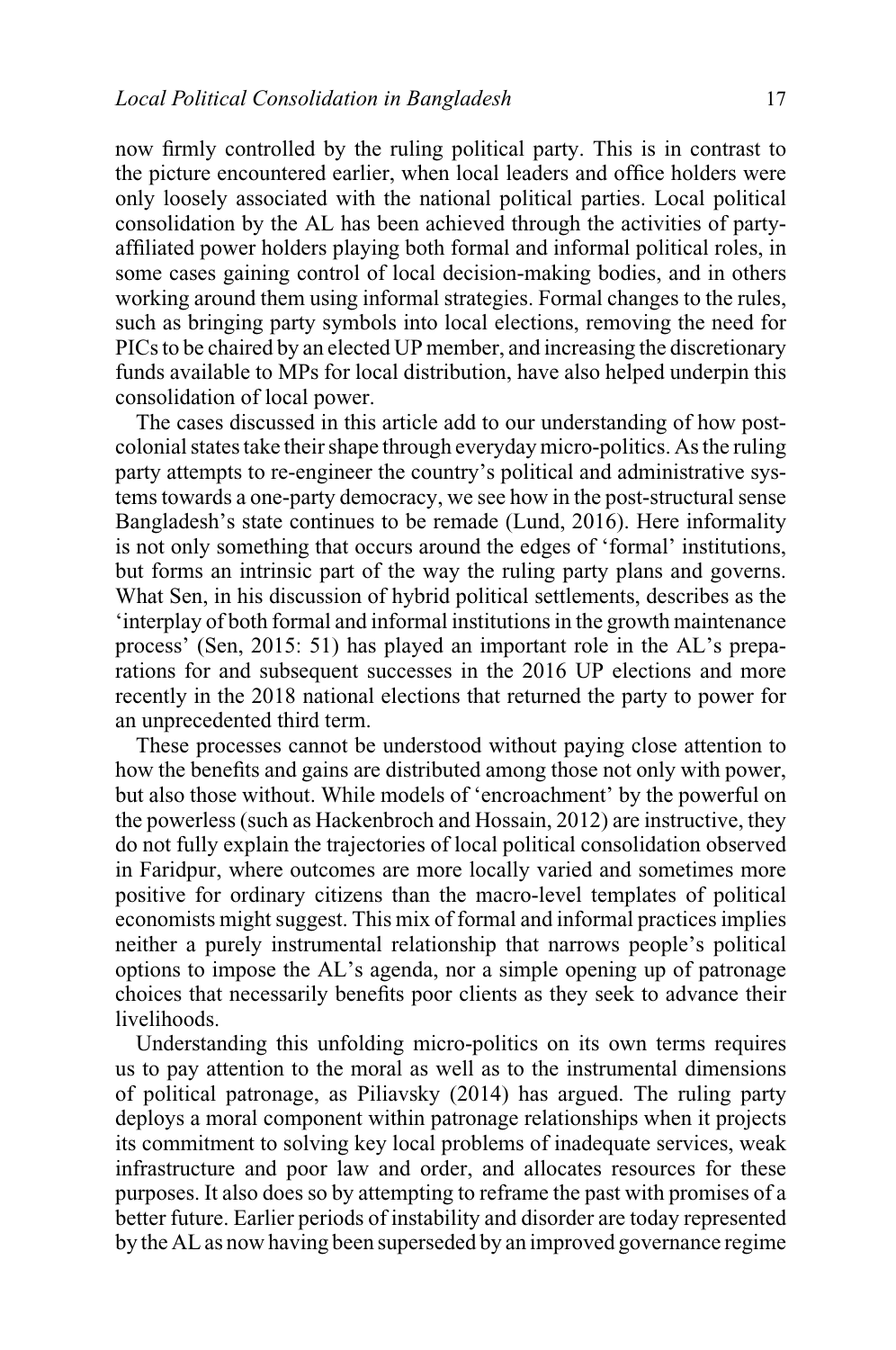that listens more closely to people and gets things done. For example, many local residents in our re-study perceived that law and order in Faridpur had improved compared with the earlier era of competitive clientelism, which was associated with ineffective policing and widespread mastaan activity. This picture fits within a powerful national narrative in which the AL is recovering its role as the 'natural' party of government that helped create the nation in 1971.

Within an overall context of export-led economic growth, the AL has delivered increased prosperity and relative stability, reshaping patronage arrangements alongside new forms of party-affiliated brokerage in ways that respond to local needs. In recognizing and consolidating informal and formal power at the local level, the party has become more adept at dominating the local power structure. The longer-term implications of this combination of consolidated AL power, a strong economy, weakened political opposition, and reduction of civil society diversity are not easy to predict. While the new and changing forms of patronage arrangements that are currently in place are based on long-standing social institutions, the effects of the ruling party's increasing dominance within the social networks that connect people, power and resources may damage the future stability and inclusivity of the political system.

#### **REFERENCES**

Ahmed, N., T. Ahmed and M. Faizullah (2010) 'Working of Upazila Parishad in Bangladesh: A Study of Twelve Upazilas'. Dhaka: United Nations Development Programme (UNDP).

Banfield, E.C. (1958) *The Moral Basis of a Backward Society*. Glencoe, IL: The Free Press.

- Berenschot, W. (2019) 'Informal Democratization: Brokers, Access to Public Services and Democratic Accountability in Indonesia and India', *Democratization* 26(2): 208–24.
- Blundo, G. (2006) 'Dealing with the Local State: The Informal Privatization of Street-level Bureaucracies in Senegal', *Development and Change* 37(4): 799–819.
- BRAC (1982) 'The Net: Power Structure in Ten Villages'. Dhaka: Bangladesh Rural Advancement Committee.
- Breman, J. (1974) *Patronage and Exploitation: Changing Agrarian Relations in South Gujarat, India*. Berkeley, CA: University of California Press.
- Chatterjee, P. (2004) *The Politics of the Governed: Reflections on Popular Politics in Most of the World*. New York: Columbia University Press.
- Chowdhury, S. and P. Panday (2018) 'Introduction', in S. Chowdhury and P. Panday (eds) *Strengthening Local Governance in Bangladesh: Reforms, Participation and Accountability*, pp. 1–16. London: Springer.
- *The Daily Star* (2016) 'Allocate more for Social Safety Nets', *The Daily Star* 11 April. [www.thedailystar.net/business/allocate-more-social-safety-nets-1207297](http://www.thedailystar.net/business/allocate-more-social-safety-nets-1207297) (accessed 12 June 2019).
- Gardner, K. (2012) *Discordant Development: Global Capitalism and the Struggle for Connection in Bangladesh*. London: Pluto Press.
- *The Guardian* (2017) 'Bangladeshi Editor who Faced 83 Lawsuits Says Press Freedom under Threat', *The Guardian* 18 May. [www.theguardian.com/world/2017/may/18/it](http://www.theguardian.com/world/2017/may/18/it-all-depends-on-how-i-behave-press-freedom-under-threat-in-bangladesh)[all-depends-on-how-i-behave-press-freedom-under-threat-in-bangladesh](http://www.theguardian.com/world/2017/may/18/it-all-depends-on-how-i-behave-press-freedom-under-threat-in-bangladesh) (accessed 13 June 2019).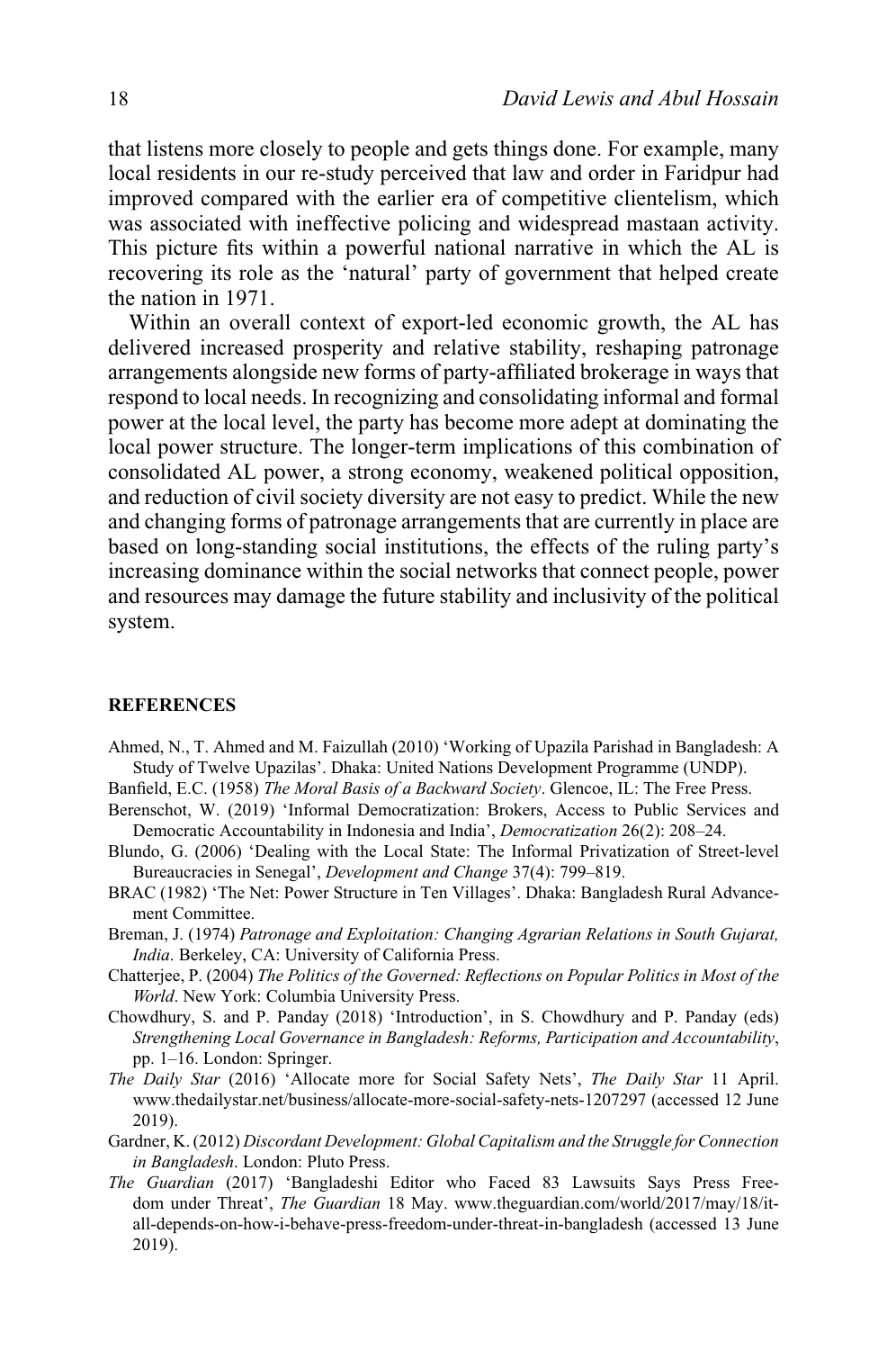- Hackenbroch, K. and S. Hossain (2012) 'The Organized Encroachment of the Powerful: Everyday Practices of Public Space and Water Supply in Dhaka, Bangladesh', *Planning Theory & Practice* 13(3): 397–420
- Hossain, N. (2017) *The Aid Lab: Understanding Bangladesh's Unexpected Success*. Oxford: Oxford University Press.
- HRW (2016) 'Bangladesh: New Law Will Choke Civil Society'. Human Rights Watch 19 October. [www.hrw.org/news/2016/10/19/bangladesh-new-law-will-choke-civil-society](http://www.hrw.org/news/2016/10/19/bangladesh-new-law-will-choke-civil-society) (accessed 13 June 2019).
- Islam, M.M. (2013) 'The Toxic Politics of Bangladesh: A Bipolar Competitive Neopatrimonial State?', *Asian Journal of Political Science* 21(2): 148–68.
- Jackman, D. (2017) 'Living in the Shade of Others: Intermediation, Politics and Violence in Dhaka City'. PhD Dissertation, University of Bath.
- Jahangir, B.K. (1982) *Rural Society, Power Structure and Class Practice*. Dhaka: Centre for Social Studies, University of Dhaka.
- Khan, M.H. (2013) 'Bangladesh Economic Growth in a Vulnerable Limited Access Order', in D.C. North, J.J. Wallis, S.B. Webb and B.R. Weingast (eds) *In the Shadow of Violence: Politics, Economics and the Problems of Development*, pp. 24–69. Cambridge: Cambridge University Press.
- Khondker, H.H. (2018) 'Citizen-centred Governance: Lessons from High-performing Asian Economies for Bangladesh', in I. Basu, G. Wood and J. Devine (eds) *Politics and Governance in Bangladesh: Uncertain Landscapes*, pp. 62–85. London: Routledge.
- Leonard, D.K. et al. (2010) 'Does Patronage Still Drive Politics for the Rural Poor in the Developing World? A Comparative Perspective from the Livestock Sector', *Development and Change* 41(3): 475–94.
- Lewis, D. (2011) *Bangladesh: Politics, Economy and Civil Society*. Cambridge: Cambridge University Press.
- Lewis, D. (2017) 'Representing the Poor in a Clientalistic Democracy: The Rise and Fall of Radical NGOs in Bangladesh', *Journal of Development Studies* 53(10): 1545–67.
- Lewis, D. and A. Hossain (2008) 'Beyond "The Net"? The Changing Rural Power Structure in Bangladesh', in D.N. Gellner and K. Hachhethu (eds) *Governance, Conflict, and Civic Action in South Asia*, pp. 279–300. London: Sage.
- Lund, C. (2006) 'Twilight Institutions, Public Authority and Local Politics in Africa', *Development and Change* 37(4): 685–705.
- Lund, C. (2016) 'Rule and Rupture: State Formation through the Production of Property and Citizenship', *Development and Change* 47(6): 1199–228.
- Mannan, M. (2015) *BRAC, Global Policy Language, and Women in Bangladesh: Transformation and Manipulation*. Albany, NY: SUNY University Press.
- Martin, N. (2014) 'The Dark Side of Patronage in the Pakistani Punjab', in A. Piliavsky (ed.) *Patronage as Politics in South Asia*, pp. 326–45. Cambridge: Cambridge University Press.
- Meagher, K. (1995) 'Crisis, Informalization and the Urban Informal Sector in Sub-Saharan Africa', *Development and Change* 26(2): 259–84.
- Mitlin, D. (2014) 'Politics, Informality and Clientelism: Exploring a Pro-poor Urban Politics'. Working Paper No. 34. Manchester: Effective States and Inclusive Development Research Centre (ESID), University of Manchester.
- Mosse, D. and D. Lewis (2006) 'Introduction', in D. Lewis and D. Mosse (eds) *Development Brokers and Translators: The Ethnography of Aid and Agencies*, pp. 1–26. Bloomfield, CT: Kumarian Press.
- North, D.C., J.J. Wallis, S.B. Webb and B.R. Weingast (2007) 'Limited Access Orders in the Developing World: A New Approach to the Problems of Development'. Policy Research Working Paper No. 4359. Washington, DC: World Bank.
- Piliavsky, A. (2014) 'Introduction', in A. Piliavsky (ed.) *Patronage as Politics in South Asia*, pp. 1–35. Cambridge: Cambridge University Press.